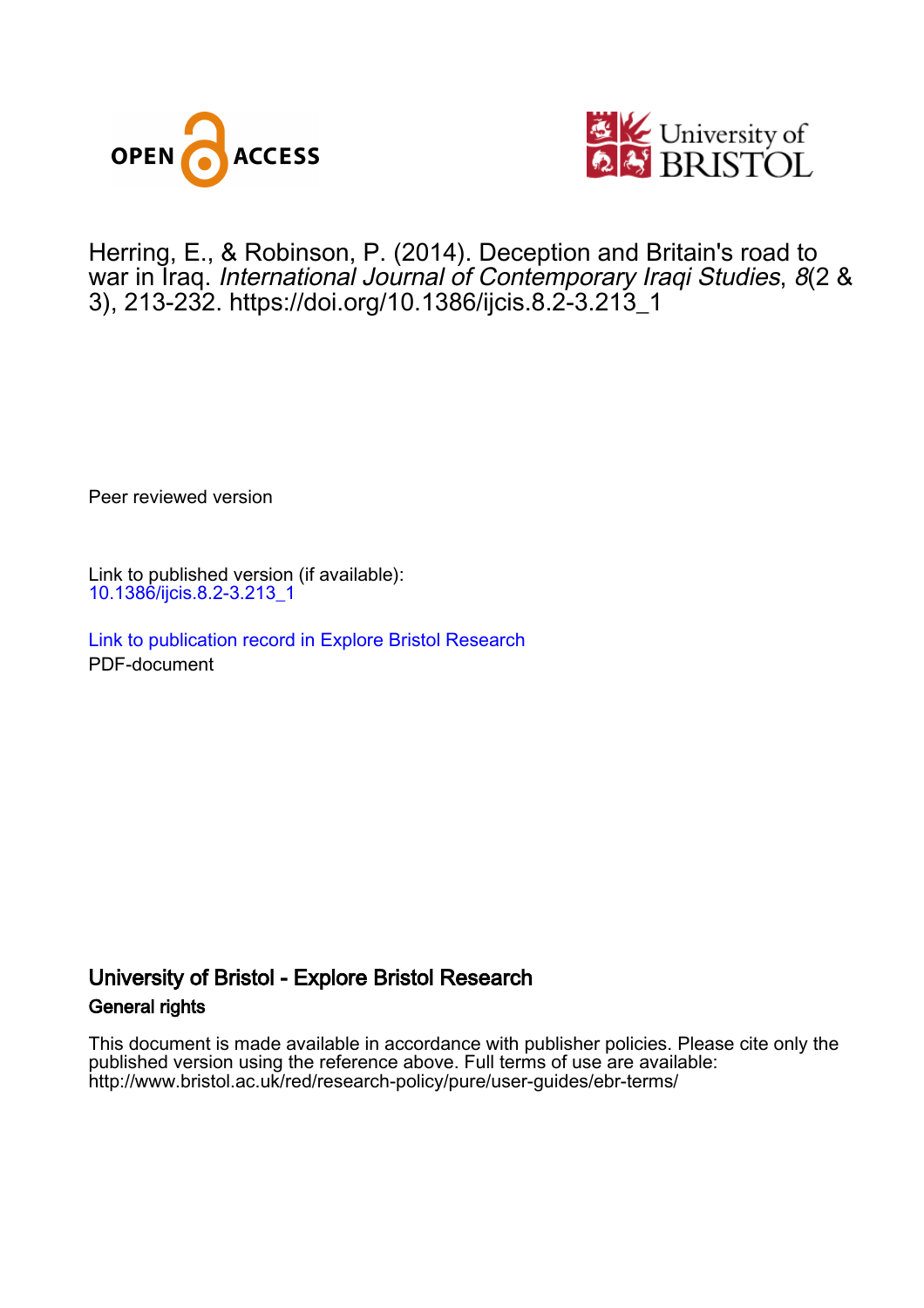\_\_\_\_\_\_\_\_\_\_\_\_\_\_\_\_\_\_\_\_\_\_\_\_\_\_\_\_\_\_\_\_\_\_\_\_\_\_\_\_\_\_\_\_\_\_\_\_\_\_\_\_\_\_\_\_\_\_\_\_\_\_\_\_\_\_\_\_\_\_\_\_

**ERIC HERRING** University of Bristol

#### **PIERS ROBINSON**

University of Manchester

# **Deception and Britain's road to war in Iraq**

#### **ABSTRACT**

*Ever since the 2003 invasion of Iraq, there has been a widely shared public perception in the UK and beyond that the British government lied in making the case for war. One major theme has been the view that the Blair government lied about the strength of the intelligence about alleged Iraqi weapons of mass destruction (WMD) and the extent of the WMD capabilities claimed by that intelligence. A second theme that has received less attention has been the view that the Blair government lied in claiming that its actions at the United Nations (UN) were aimed at securing peaceful Iraqi compliance with its disarmament obligations. Instead, most think that the UK was actually committed to a policy of regime change by force and did not want the 'UN route' to produce a peaceful outcome. The article argues that the conceptual focus of the discussion needs to be broadened from lying to also considering deception by omission and deception by distortion as part of a campaign of organized political persuasion. It argues that, on the WMD intelligence, it is now apparent that a campaign of deceptive organized political persuasion was conducted by UK officials. With respect to the UN route, there is mounting evidence that the Blair government ran a campaign of deception on this issue as well to pave Britain's road to war in Iraq.* 

#### **KEYWORDS**

United Nations Invasion of Iraq Chilcot Inquiry deception organized political persuasion weapons of mass destruction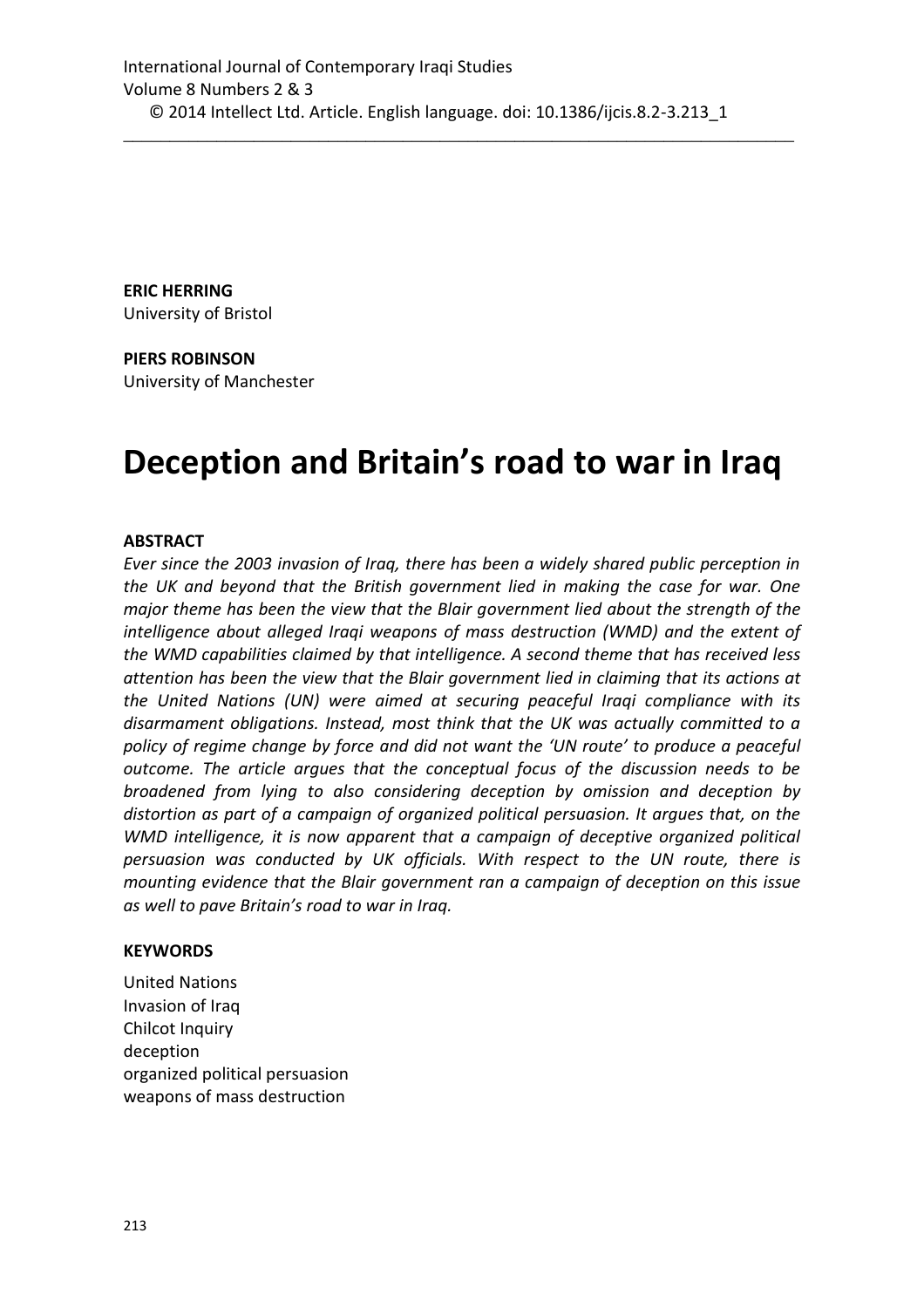#### **INTRODUCTION**

Ever since Weapons of Mass Destruction (WMD) or related programmes and production facilities were not found in Iraq after the invasion in 2003, there seems to have been a majority among the British public with the view that British Prime Minister Tony Blair, in concert with US President George W. Bush, jr, lied in various ways to pave the road to war. An opinion poll in September 2003 indicated that 59% of those polled thought that Blair had lied (Reuters 2003). Although the deliberate misspelling of Blair's name as 'Bliar' predates his association with Iraq, its use among journalists and campaigners has become much more widespread because of it (Rentoul 2010). The Imperial War museum's collection includes a poster produced in 2004 by the small left-wing British political party Respect that refers to Blair as 'Bliar' (Respect 2004). Journalists, political commentators and academics have sought to catalogue and document what they regard as the lies of Blair, Bush or both of them (e.g. Miller 2003; Scheer et al 2003; Kilfoyle 2007; Hasan 2010; Mearsheimer 2011). Nevertheless, Blair himself is unequivocal: 'I did not lie over Iraq' (quoted in Sky News 2005). Others have listed what they categorize as exaggerations and misreporting, showing the gap between what Blair said and what was true, without making claims about intentionality (e.g. Rangwala and Plesch 2004). The allegation of lying was also used in the Conservative Party's 2005 general election campaign in a billboard that said 'If he's prepared to lie to take us to war, he's prepared to lie to win an election' (quoted in Watt and White 2009). In January 2010, after Blair's evidence to the latest official British investigation into the war – the Iraq Inquiry, also known as the Chilcot Inquiry after its chair, which started in 2009 and completed its public hearings in 2011 but which still has not reported - even more (80%) thought Blair had lied. Only 11% thought he went to war because he thought Iraq had WMD: the main reasons people agreed with the allegation of lying were that he wanted to impress George Bush and the US (40%) and because he thought it was right (36%) (Owen 2010).

The allegations of lying relate to numerous elements of the period leading up to the war. This article considers two of the principal ones  $-1$ ) the Blair Government's representation of the intelligence on Iraq as certain that Iraq had a substantial and growing WMD capability and 2) its claim that the UK was sincerely seeking a peaceful resolution through the UN whilst, in fact, regime change through war had already been decided upon. Our focus is mainly on the latter question, which has been less widely discussed to date and we provide a brief summation of the current state of knowledge regarding the first question as it was the substantive issue with which the UN route was ostensibly meant to deal. Our objective with respect to the UN route question is to compare public positions with important official documents now available, mainly due to leaks, and thereby identify key issues that the forthcoming Chilcot Inquiry Report needs to deal with if it is to properly engage with the issue of deception and do a better job than all of the official reports that have preceded it. To achieve its objective, this article proceeds in four stages. First, relevant material from official inquiries and academic research is reviewed and shown to be lacking in conceptual development regarding deception and grounding in the empirical evidence that has become available in recent years. Second, we set out a conceptual framework we devised (Herring and Robinson forthcoming) in order to distinguish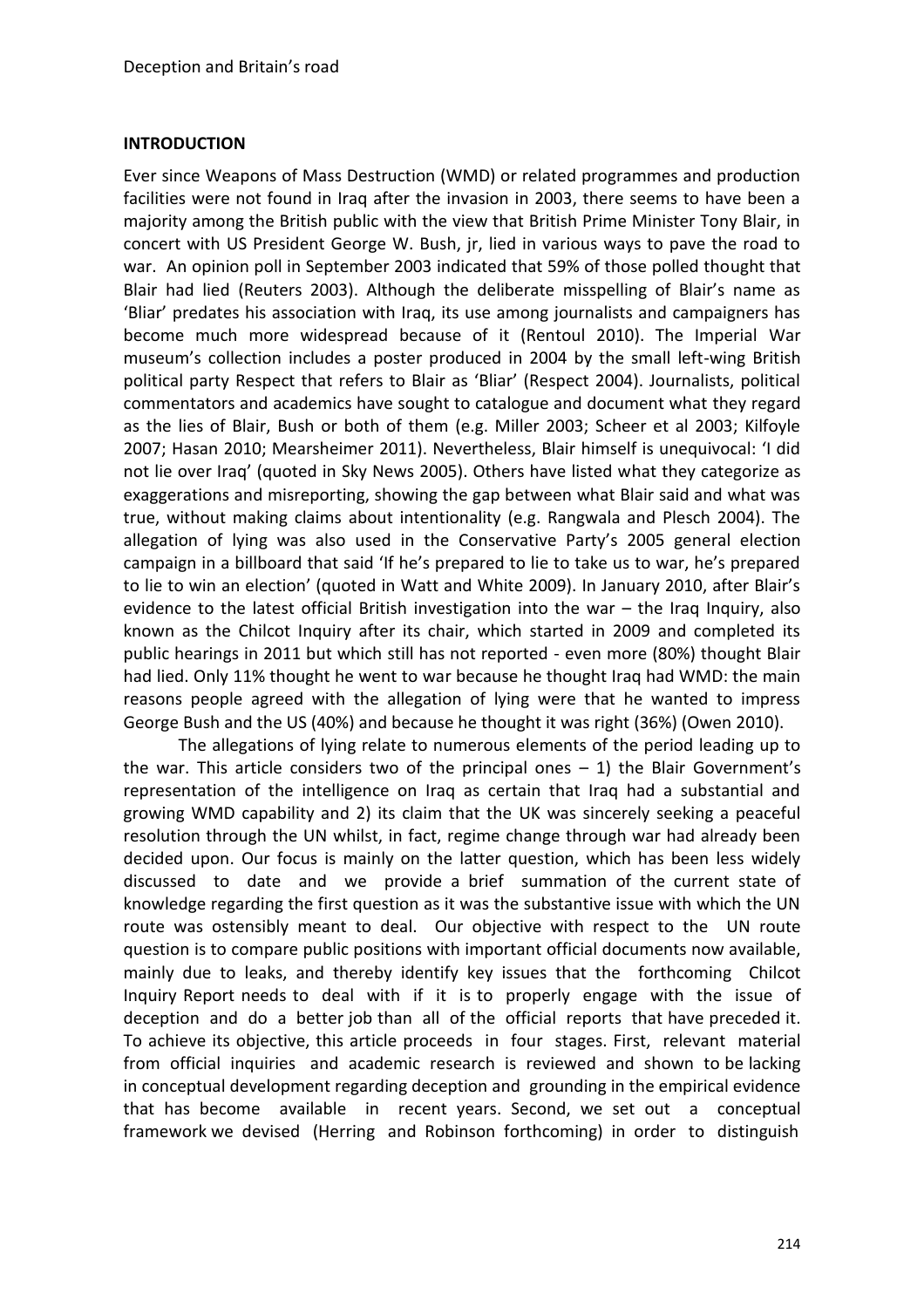non-deceptive from deceptive 'organized political persuasion'. Third, we provide a brief overview of the public position adopted by the Blair Government officials and Blair himself before the invasion and in their testimony to Chilcot regarding intelligence on Iraqi WMD and their approach to the UN route to dealing with the situation. Fourth, we apply our conceptual framework by way of a brief summary of the WMD intelligence issue, and then to a more detailed analysis comparing the testimony of officials to important contemporaneous documents regarding the UN route. In conclusion we summarize and reflect upon the grounds for our main arguments. On the WMD intelligence, it is now apparent that a campaign of deceptive organized political persuasion was conducted by UK officials. With respect to the UN route, there is mounting evidence that the Blair Government ran a campaign of deception on this issue as well in order to pave Britain's road to war in Iraq. The conclusion also discusses briefly the need for further academic research into these issues and for proper engagement with them in the forthcoming Chilcot Report.

#### **OFFICIAL INQUIRIES AND THE ACADEMIC LITERATURE**

During the run up to the Iraq war the public position of the Blair government was that it was sure that Iraq had a substantial and growing WMD capability but that, if Iraq complied with the relevant UN Security Council Resolutions (SCRs), war would be averted and the regime would be allowed to remain in place. Although they made various limited criticisms of the Blair Government's actions and processes, the UK official inquiries since – by the House of Commons Foreign Affairs Select Committee (FASC 2003), the government-appointed Intelligence and Security Committee (ISC 2003), Hutton (2004) and Butler (2004) – have not disputed the essentials of these narratives.

The academic literature has taken a wider range of positions but much analytical work remains to be done. Regarding intelligence and WMD, some of the literature shares the benign view of the official inquiries (Humphreys 2005) whilst others have focused on intelligence failures (Aldrich 2005) and psychological phenomena such as 'group think' in order to explain the public claims made regarding alleged Iraqi WMD (David and Perbo 2004). In general, however, many scholars have criticized the way in which intelligence was manipulated and used by politicians (e.g. Kettel 2008, Mearsheimer 2011), but without providing sufficient detail to support their claims or a conceptual framework that is adequate to differentiate between different forms of deceptive communication. Regarding the UN route, the older literature has generally argued that it was intended to be a way of starting the war rather than avoiding it. James Wither (2003-04) asserts that the UK probably had signed up to war while professing to be seeking peaceful compliance through the UN; Christoph Bluth (2004: 879) concluded that the UN route was intended to trigger war; Mark Danner (2005) sets out some of the evidence that the intention was war all along and that the UN route was a cover; and Alan Doig et al (2007) argue that the UK had signed up for war and deceived the public about what was really going on. In all of these cases, a conceptual framework regarding deception is not offered, detailed analysis of this specific issue is not provided and they did not have access to the many documents that have recently come to light or to Chilcot testimony and submissions. More recently, Kelly McHugh (2013: 481) concluded that Blair's public position that war could be averted through Iraqi compliance with the UN is belied by his knowledge that the United States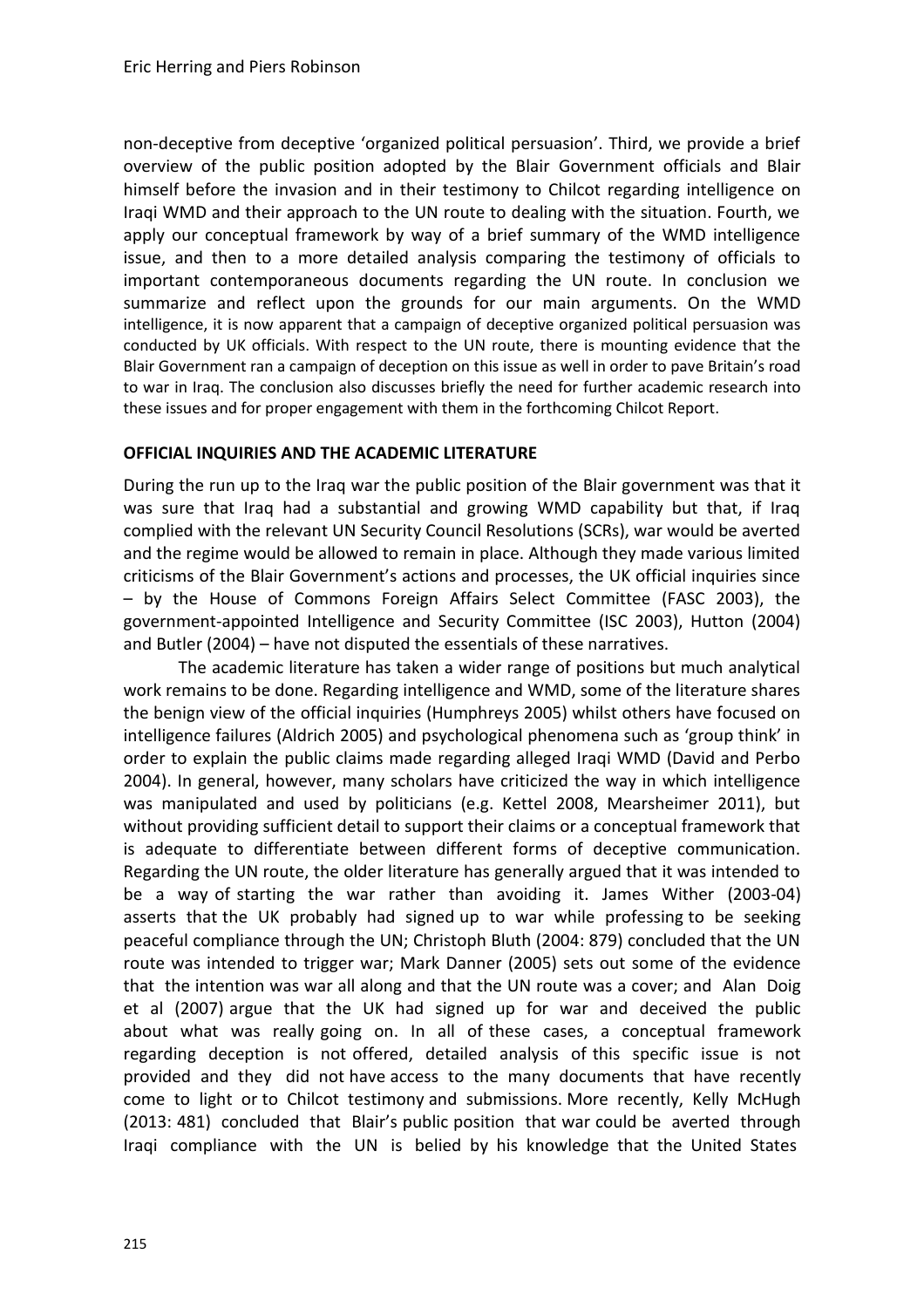was already committed to regime change. However, the evidence provided is relatively thin with few materials from Chilcot being used and with the argument being a small part of a broader analysis about the limits of UK influence on the US. Writing relatively recently, Jason Ralph (2011: 313-315) accepts the British government's position. He argues that it was genuinely attempting to avert war in Iraq through persuading the US that, if Iraq complied with UN demands, the regime would have been successfully forced to change its character. However, nearly all of his evidence is from the retrospective testimony of Blair and David Manning (Blair's chief foreign policy adviser) during the Chilcot hearings and a memoir written by Jonathan Powell (Blair's Chief of Staff) and he pays minimal attention to the official documents now available. In contrast, this article compares the veracity of the claims of the Blair government with some of those documents.

It is widely anticipated that when it is published the Chilcot Report will be highly critical of Blair's decision-making processes (Owen 2013). However, whether it will include an explicit judgement on whether Blair and those close to him had deliberately deceived the public about the intelligence or their commitment to trying to achieve a peaceful resolution through the UN route remains to be seen. Publication of the Report has been stalled for two years over disagreement between Chilcot and the Cabinet Office regarding the disclosure of records of twenty five Notes and records of over 130 discussions between Blair and Bush and also minutes of over 200 Cabinet and Cabinet Committee meetings. In January 2011, the Cabinet Office informed Chilcot that it would not allow even redacted versions of the Bush-Blair Notes and discussion records to be published. In May 2014, the Cabinet Office at last agreed to consider publishing the 'gists' and quotes requested by Chilcot in July and August 2013. This was on the basis that Chilcot's 'use of this material should not reflect President Bush's views', as Chilcot put it, and that quotes should be used only to the extent necessary to substantiate the Report's conclusions (Chilcot 2014). The phrase 'not reflect President Bush's views' is odd and appears to mean that the gists and quotes had to not reveal anything about President Bush's views that is not already known. The Cabinet Office had previously agreed that Chilcot could make public only a few extracts from Cabinet and Cabinet Committee minutes that he thought were the most important. The Cabinet Office claimed that it did not want to prejudice future relations with the US, though former Ministers routinely reveal such materials in their memoirs. Blair and key members of his government could have recommended that the Cabinet Office release more Cabinet level and Blair-Bush papers but have chosen not to do, which has generated suspicions about their motives (Mason 2014).

The upshot of the limited release of documentation is that for the foreseeable future the public will only see what the Cabinet Office, the Chilcot panel and the Blair Government think they should see. So the question will remain as to whether those still secret materials would result in different conclusions being drawn about what happened. Is there a smoking gun where Blair admits that what he said about being certain about a growing Iraqi WMD threat was untrue? Or where he admits that he wanted to avoid a peaceful resolution through the UN so that there could be a war for regime change? We might never know, or not know for decades, unless the Chilcot Report tells us, there is a leak or an investigative journalist like Chris Ames (n.d.) is successful with a Freedom of Information (FoI) request. Five documents that are central to the argument in this article were leaked (Manning 2002; Meyer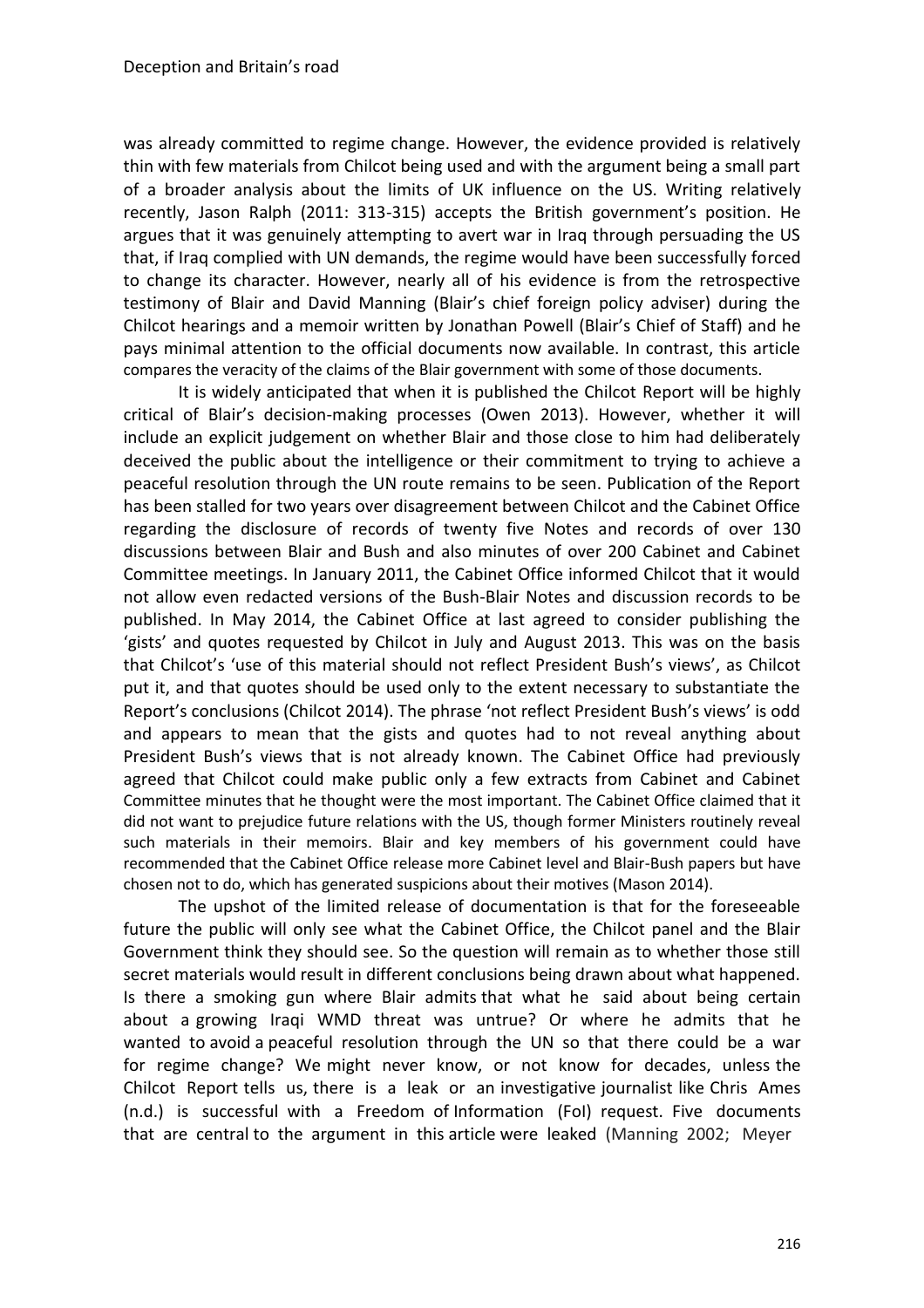2002; Rycroft 2002; UK CO 2002; UK DOS 2002): whether they would have been declassified through Chilcot is unclear.

Now that the Cabinet Office has responded to Chilcot's requests for gists and quotes from the papers, the inquiry will still have to go through the process known as 'Maxwellization', in which those who are criticized in the draft report are given an opportunity to respond before the Report is finalized and published, which could be a process lasting many months. In the meantime, the Chilcot panel has in its possession a large number of declassified documents which it could release but has chosen not to do so ahead of the publication of the final report (Ames 2014). The reasons given are that it is trying to 'avoid misinterpretation and to ensure the fair treatment of individuals' and that the report will provide necessary context (Iraq Inquiry FAQ n.d.; See also Chilcot 2013). However, the Chilcot panel should not be and will not be the arbiters of interpretation, fairness or context, and efforts to understand the documents should continue. An important part of that understanding is to develop the necessary conceptual tools, including in relation to deceptive and non-deceptive organized political persuasion, a task to which we now turn.

#### **ORGANIZED POLITICAL PERSUASION: DECEPTIVE AND NON-DECEPTIVE**

Whilst there is a substantial literature on lying and deception, there is surprisingly little engagement with the topic from political scientists, and sustained engagement with deception in politics is rare (e.g. Arendt 1971; Mearsheimer 2011; Carson 2012). There are also extensive literatures on themes related to what we have labelled 'organized political persuasion' (Herring and Robinson forthcoming), such as propaganda, strategic political communication, perception management and public relations, but which do not theorize deception and lying in any depth, whatever their other strengths (e.g. Corner 2007; Miller and Dinan 2008; Jowett and O'Donnell 2012). In view of these limitations, and in order to provide an adequate basis upon which to examine the issue of deception in politics, we developed a conceptual framework designed to distinguish between non-deceptive and deceptive organized political persuasion (Herring and Robinson forthcoming). We summarize the framework as follows.

*Organized political persuasion* refers to a deliberate and systematic attempt to shape perceptions in order to gain support for a policy. This goes beyond simply trying to inform an audience, as the aim is to get the audience to adopt a particular perspective about the information being presented to them. Organized political persuasion can be conducted honestly and without involving an effort to deceive. In the case of the UN route, if the aim really was to go the extra mile for peace – to try to find a way to restrain Iraq's WMD capabilities by getting it to comply with the relevant UN SCRs – then a campaign could have been run to convince the public non-deceptively that this that this was the right and prudent option to take. This would have been *non-deceptive organized political persuasion*, and this is what the Blair government and its officials claimed they did.

In contrast, *deceptive organized political persuasion* is trying to convince an audience in ways that are misleading in order to get them to adopt a particular view of something. This can involve *deception through lying* (making a statement one knows or suspects to be untrue in order to mislead), *deception through omission* (withholding information to make the viewpoint being promoted more persuasive) and deception through distortion (framing a statement in a deliberately misleading way to support the viewpoint being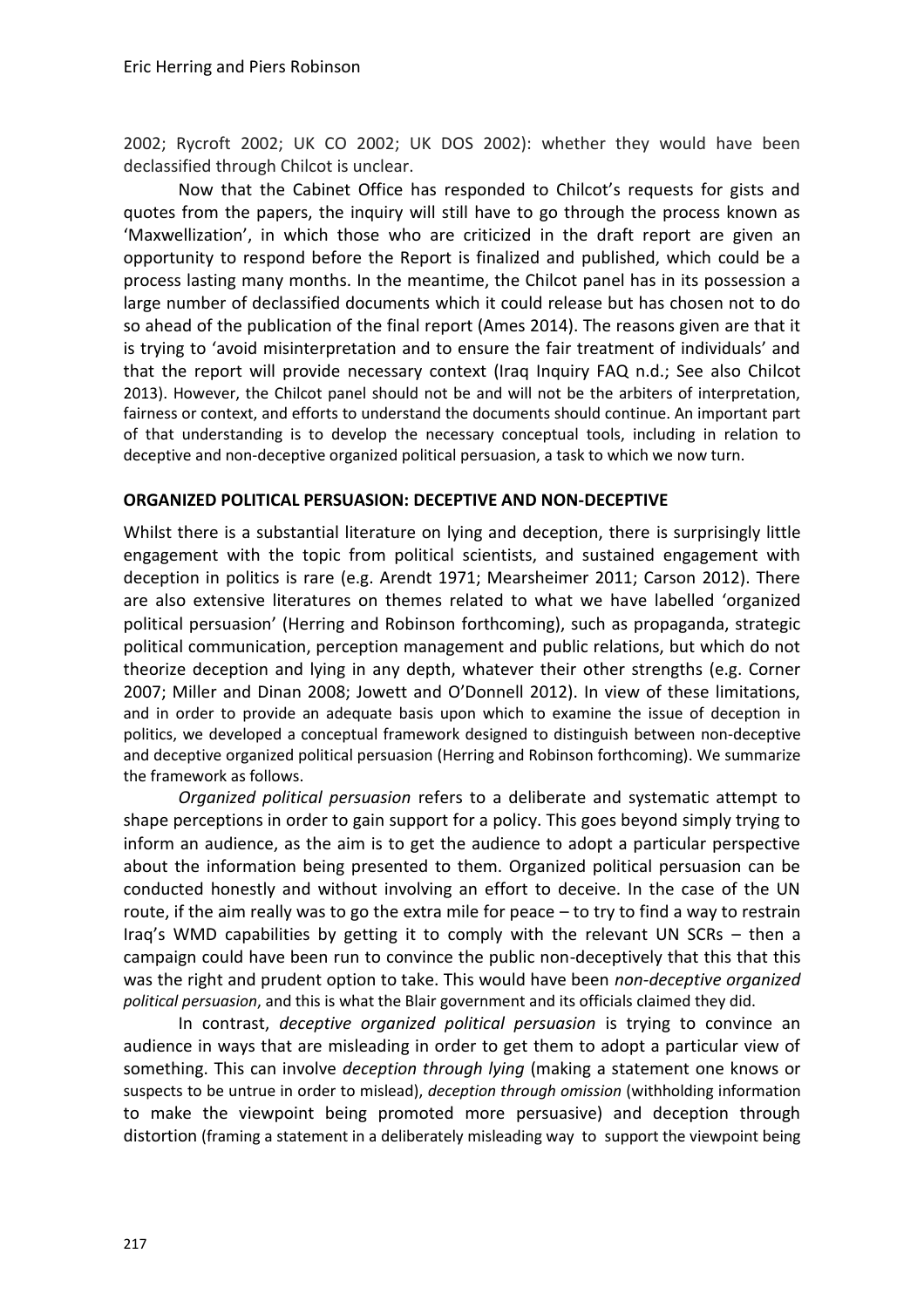promoted) (Herring and Robinson forthcoming). Being caught out in a blatant lie – with direct evidence of saying something and admitting to knowing it to be straightforwardly untrue  $-$  is potentially politically fatal for a politician or official. It is something they usually manage to avoid by using tactics of omission, distortion and obfuscation.

There is much to be said for using the still relevant and widely used term 'propaganda' (Google Scholar shows over 3000 items with 'propaganda' in the title published since 2010), not least to challenge the frequently euphemistic use of terms such as 'public affairs' and 'information management'. However, that that would require substantial work of clarification, as 'propaganda' is used in many ways, such as an inclusive, neutral term to cover all forms of organized political persuasion; a much narrower pejorative one to mean persuasion through deception for nefarious purposes; and an approach in which propaganda is communication aimed at one-sidedly benefiting the persuader (e.g. Jowett and O'Donnell 2012), to name just a few. Such a discussion goes beyond the scope of this article, which is concerned mainly with assessing the extent to which deception was used to pave Britain's road to war in Iraq. The taxonomy set out above allows for a focus on the question of whether the intelligence and the UN route were represented publicly by the Blair government both at the time and subsequently in a deceptive or non-deceptive way, and, if the latter, whether that deception involved lying, omission, distortion or all three. This approach forms part of a wider framework which still allows for the analysis of misperception and self-deception as part of the overall picture. Indeed, those who focus exclusively on misperception and self-deception neglect the issue of intentional and collective deception by those in power.

We now turn to providing an overview of the public position of the Blair government, articulated before the invasion and repeated in testimony to Chilcot, regarding the basis of their campaigns of organized political persuasion on WMD intelligence and the UN route.

#### **THE PUBLIC POSITION: TRYING TO DEAL WITH A PROVEN, GROWING IRAQI WMD THREAT PEACEFULLY THROUGH THE UN**

In their Chilcot testimony, key figures including Blair continued to assert the positions they articulated in public before the invasion: that, based on intelligence, they were confident that Iraq posed a serious and growing WMD threat, and that they were trying to defuse this threat peacefully through the UN. On the former point, when a member of the Chilcot panel asked Blair in 2010 'Was the intelligence telling you that the WMD threat from Iraq was growing?', Blair responded 'Yes [...] there were the September JIC [UK Joint Intelligence Committee] assessments that talked of continuing production of chemical weapons [... and] I was told and specifically briefed about these mobile production facilities for biological weapons' (Blair 2010: 87-88. See also 91-92). On the latter point, Blair maintained that a peaceful resolution was always a possibility:

We did have to persuade them [- the US - to go down the UN route], although I think it is fair to say that, even at that meeting, President Bush made it clear that America would have to adjust policy if Saddam let the inspectors back in and the inspectors were able to function properly [...] at several occasions over the next few months,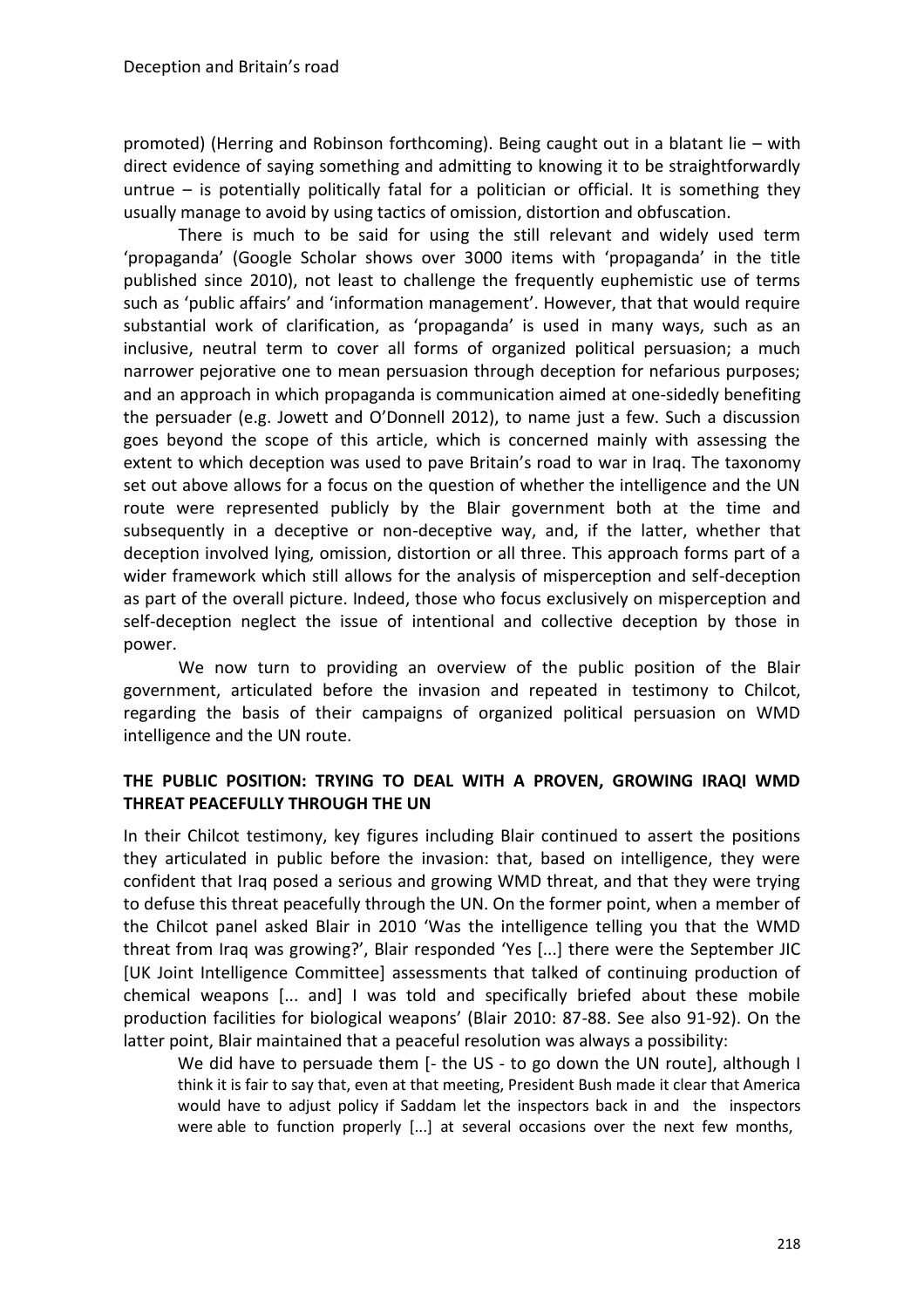President Bush made it clear to me that, if the UN route worked, then it worked. We would have had to have taken yes for an answer (2010: 50-51. See also 59, 93, 130, 157 and 167).

Similarly, Sir Jeremy Greenstock, who served as the British Ambassador to the UN, stated the following with regard to UN SCR 1441 which declared Iraq to be in 'material breach of previous relevant SCRS and which offered Iraq a 'final opportunity to comply with its disarmament obligations' (UN 2002):

If Iraq recognised that the Security Council as a whole was setting out the alternatives in these terms, then it was more likely to complete its disarmament before the use of force was necessary. This concept - the setting of the terms in New York in such a way as to put maximum pressure on Saddam to concede without a fight - lay behind the UK approach all the way up to March 2003 (Greenstock 2009: 9).

On the one hand they may all have reported the truth. On the other hand they have had a powerful incentive to take this line: the alternative would be admit that they had lied about the UN route – that it was really a cover for a war and intended to build support and provide a legal justification for regime change. Christopher Meyer, British Ambassador to the United States, was an important exception to the public position in some respects, as we discuss later in this article.

That the United States was intent on regime change, whether by supporting a coup, conducting air strikes, or using US ground troops in an invasion, is well known. US conservatives had been openly committed to toppling Saddam Hussein throughout the 1990s. The Republican-controlled US Congress forced the official adoption of this position by Democratic President Bill Clinton. The 9/11 terrorist attacks were a crucial turning point. Those who were of the view that Saddam had to be removed by force if necessary to prevent even the slightest possibility that he might pass WMD to terrorists bent on attacking the United States came to the fore. They persuaded Clinton's successor, George W. Bush, Jr. of the correctness of their position. Although the US invaded Afghanistan first, from late 2001 the US was concentrating on regime change in Iraq through invasion (Battle 2010; Prados and Ames 2010).

In the next part of this article we draw upon the conceptual framework set out earlier in order to assess the issue of deception. The first section briefly focuses on the question of intelligence and WMD and provides an overview of the current state of knowledge on this issue. The second section focused on the less discussed and explored issue of deception and the UN route. Here we compare the public positions adopted by the Blair government during testimony to Chilcot with important official documents that have come to light on the relationship between the UN route and regime change.

# **DECEPTION OVER INTELLIGENCE AND WMD**

As noted earlier, the bulk of debate regarding deception and the Iraq War has revolved around the question of whether the UK government lied with respect to the intelligence regarding Iraq's alleged WMD. Much of it has focused on the UK's controversial September 2002 dossier. Whilst there is now a degree of consensus around the idea that the UK government manipulated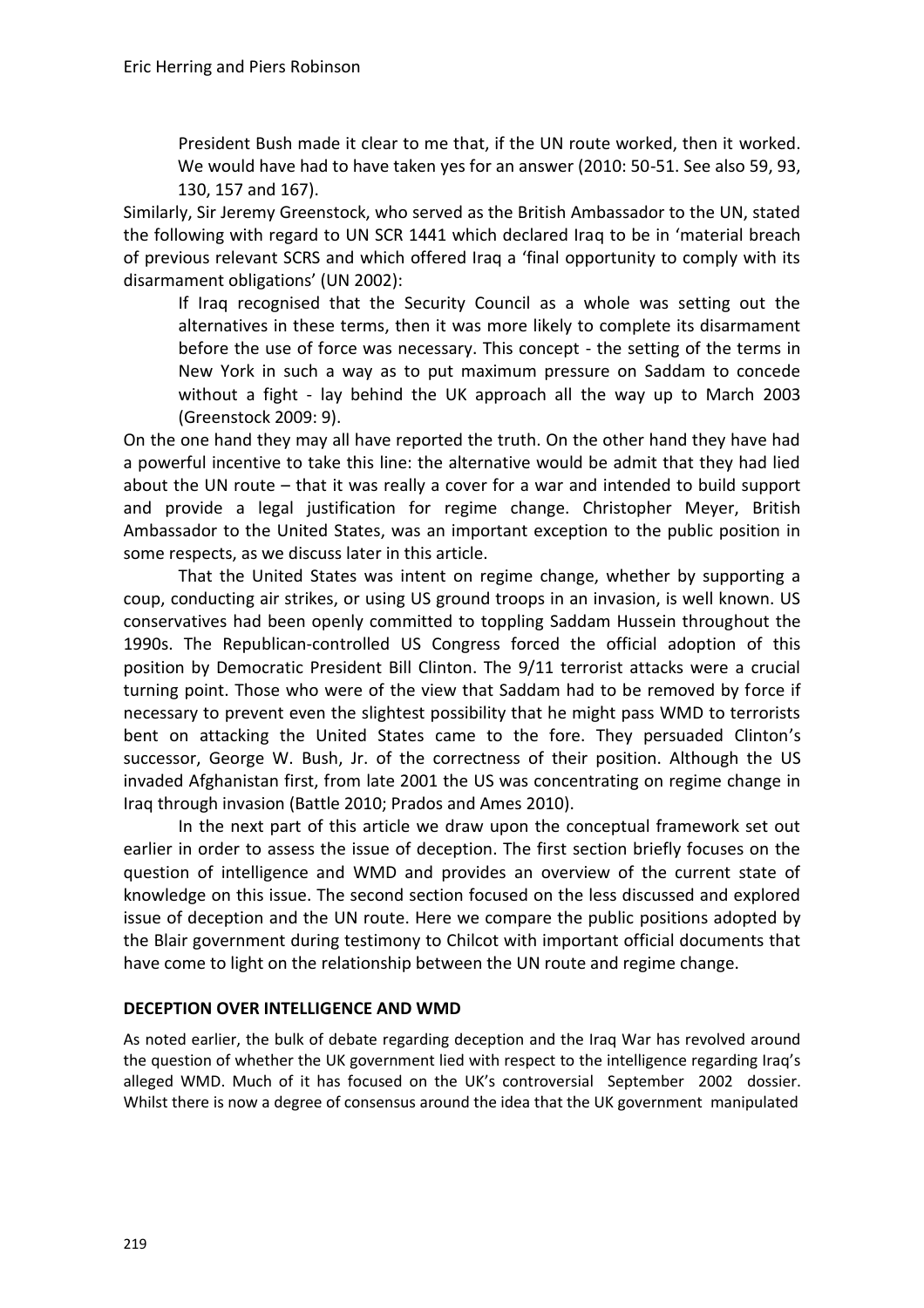intelligence in order to present Iraq as more threatening than it actually was, few accounts to date have reached satisfactory conclusions regarding the question of deception. In the years since the invasion of Iraq, however, sufficient evidence has now emerged which allows much firmer judgments on this matter (Herring and Robinson forthcoming). For example, documents released due to an FoI request revealed that the Chairman of the Joint Intelligence Committee John Scarlett, who had been tasked with coordinating the production of the September dossier, sent a minute containing the suggestion that other countries of concern should be excluded from the early drafts of the dossier because '[t]his would have the benefit of obscuring the fact that in terms of WMD, Iraq is not that exceptional' (Scarlett 2002). This is a clear case of intention to deceive through omission. More generally, even the Butler Inquiry reached conclusions indicative of deception through both omission and distortion, noting that 'warnings were lost about the limited intelligence base' (Butler 2004: 454) upon which the dossier was based and that 'judgements in the dossier went to (although not beyond) the outer limits of the intelligence available' (Butler 2004: 82). Most importantly, senior officials including Blair involved in finalizing the dossier elected to use an unassessed piece of intelligence, received from a source on trial, and which was little or nothing more than a promise of evidence in the future of WMD production, in order to claim with certainty that Iraq was actively producing chemical and biological weapons and that these could be launched within 45 minutes of an order from Saddam (Herring and Robinson forthcoming). In doing so, officials distorted the available intelligence to make deceptive claims about the immediacy of the threat from Iraq. Overall, the case of the September dossier reflects a broader pattern of behaviour, in both the United Kingdom and the United States, whereby intelligence was manipulated through omissions and distortions so as to create the deceptive impression that policy-makers knew for sure that Iraq was a current WMD threat. In reality, the intelligence was limited and uncertain and, at best, suggested Iraq might become a credible WMD threat at some point in the future. This threat was what the UN route was supposedly to be aimed at dealing with peacefully.

# **DECEPTION OVER THE UN ROUTE AND REGIME CHANGE: THE PUBLIC POSITION AND OFFICIAL DOCUMENTS COMPARED**

Nearly all of the documents drawn upon in this section of the paper emerged through leaks rather than declassification and all represent significant communications between the most senior officials involved in policy on Iraq. They represent the most informative documents drawn from a wider body of documentary evidence currently being researched by the authors. We compare the documents to the public position of the Blair Government in chronological order, an approach suited to understanding the unfolding dynamics.

# *Iraq: Options Paper***:** *'A legal justification for invasion would be needed [...] none currently exists [...] REGIME CHANGE has no basis in international law'*

By March 2002, the emphasis in British policy options preparation was on invasion for regime change framed as the only possible route to dealing with Iraq. The leaked UK Defence and Overseas Secretariat's *Iraq: Options Paper*, dated 8 March 2002, shows that military action to remove Saddam from power had become central to UK thinking on Iraq (UK DOS 2002). It starts by stating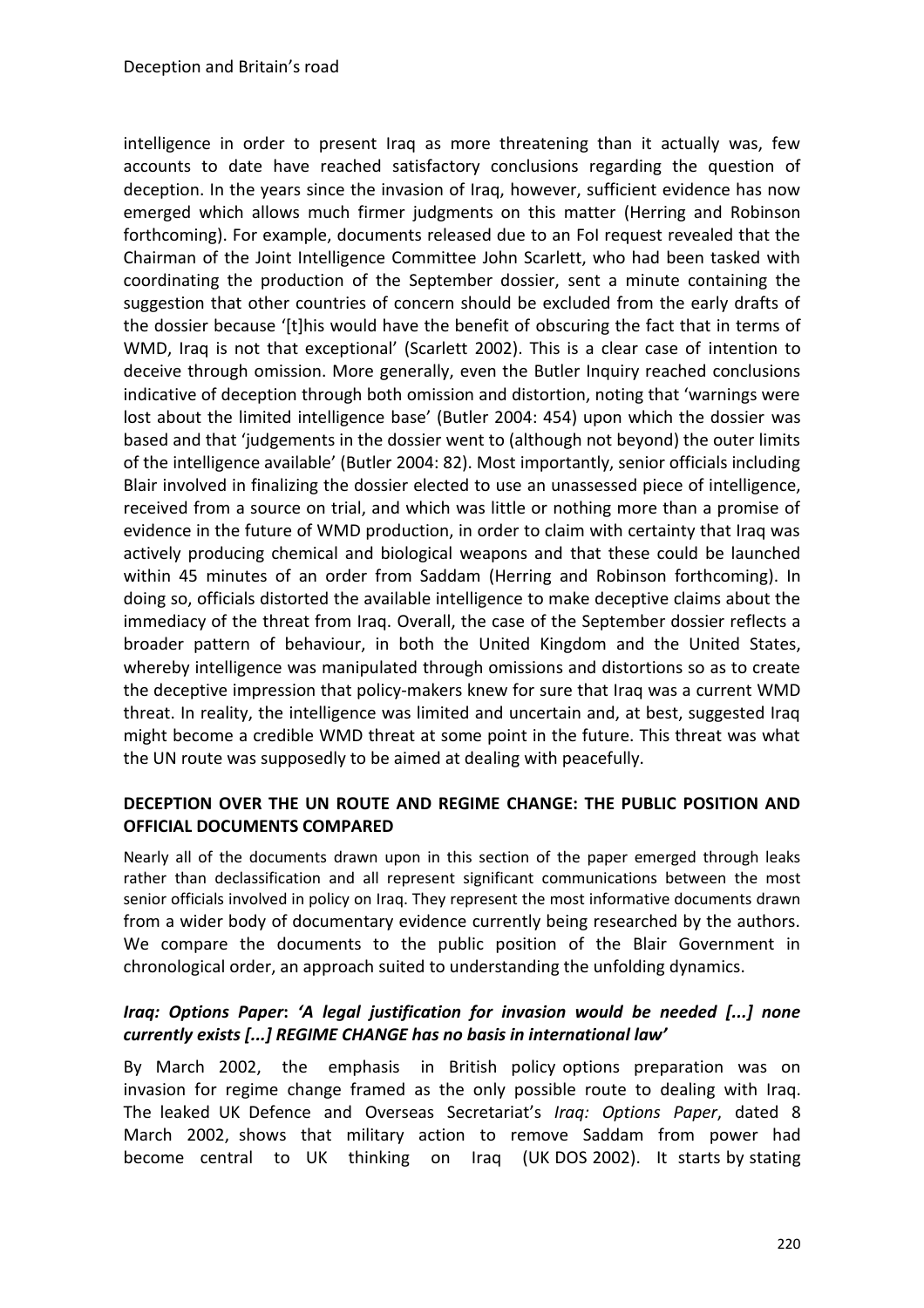that UK policy since 1991 'has been to re-integrate a law-abiding Iraq which does not possess WMD or threaten its neighbours' but that this 'implicitly [...] cannot occur with Saddam Hussein in power' (UK DOS 2002: 1). The *Options Paper* concludes by stating that 'the use of overriding force in a ground campaign is the only option that we can be confident will remove Saddam and bring Iraq back into the international community'. Even though the paper shows that the United Kingdom was moving toward seeing forcible regime change as the only viable policy, it was not discussed in Cabinet and was not sent to all members of the Cabinet (Blair 2010: 22; Blair 2011: 10-13). This fact is indicative of deception through omission in that, at this stage of policy formulation, Blair kept some members of his Cabinet in the dark as to the direction of UK policy. Indeed, it is deception through omission generally of the public and parliament.

Richard Dearlove, head of the British Secret Intelligence Service (SIS or MI6), had raised the issue of the legality of invading Iraq in his 3 December 2001 declassified letter to Manning: 'Government law officers to provide assurances of *legality* [emphasis in original] (there has been a serious problem here)' (Dearlove Private Secretary 2001: 4). Several paragraphs of the *Options Paper* are dedicated to this issue, including this one:

A legal justification for invasion would be needed. Subject to Law Officers advice, none currently exists. This makes moving quickly to invade legally very difficult. We should therefore consider a staged approach, establishing international support, building up pressure on Saddam, and developing military plans (UK DOS: 1).

The *Options Paper* did not say that the grounds for wanting to invade were legal and that this needed to be explained to the public. If they had, this would have been nondeceptive organized political persuasion. If instead they thought that what they wanted to do was illegal and they had to find a legal 'justification' in the sense of a legally valid but false rationalization to hide their real goal, this would have been deception by lying. The *Options Paper* notes that 'REGIME CHANGE [caps in original] has no basis in international law', that there was no recent evidence of Iraqi involvement in terrorism, and that, at that time, action could only be justified if the UN Security Council found Iraq to be in breach of the Gulf War ceasefire SCR 687 (UK DOS 2002: 8-9). Regarding a ground campaign to remove Saddam it concludes:

To launch such a campaign would require a staged approach: [...] A refusal to admit UN inspectors, or their admission and subsequent likely frustration, which resulted in an appropriate finding by the Security Council could provide the justification for military action. Saddam would try to prevent this, although he has miscalculated before (UK DOS 2002: 9).

Hence the *Options Paper* presents a policy of regime change and then discusses the ways in which it can be achieved, in particular by gaining legal cover by going through the UN. There is no discussion of using the UN route in order to achieve Iraqi disarmament peacefully. It strongly indicates that a policy of regime change emerged first, and was then followed by a decision to go through the UN in order to provide legal cover and also build public and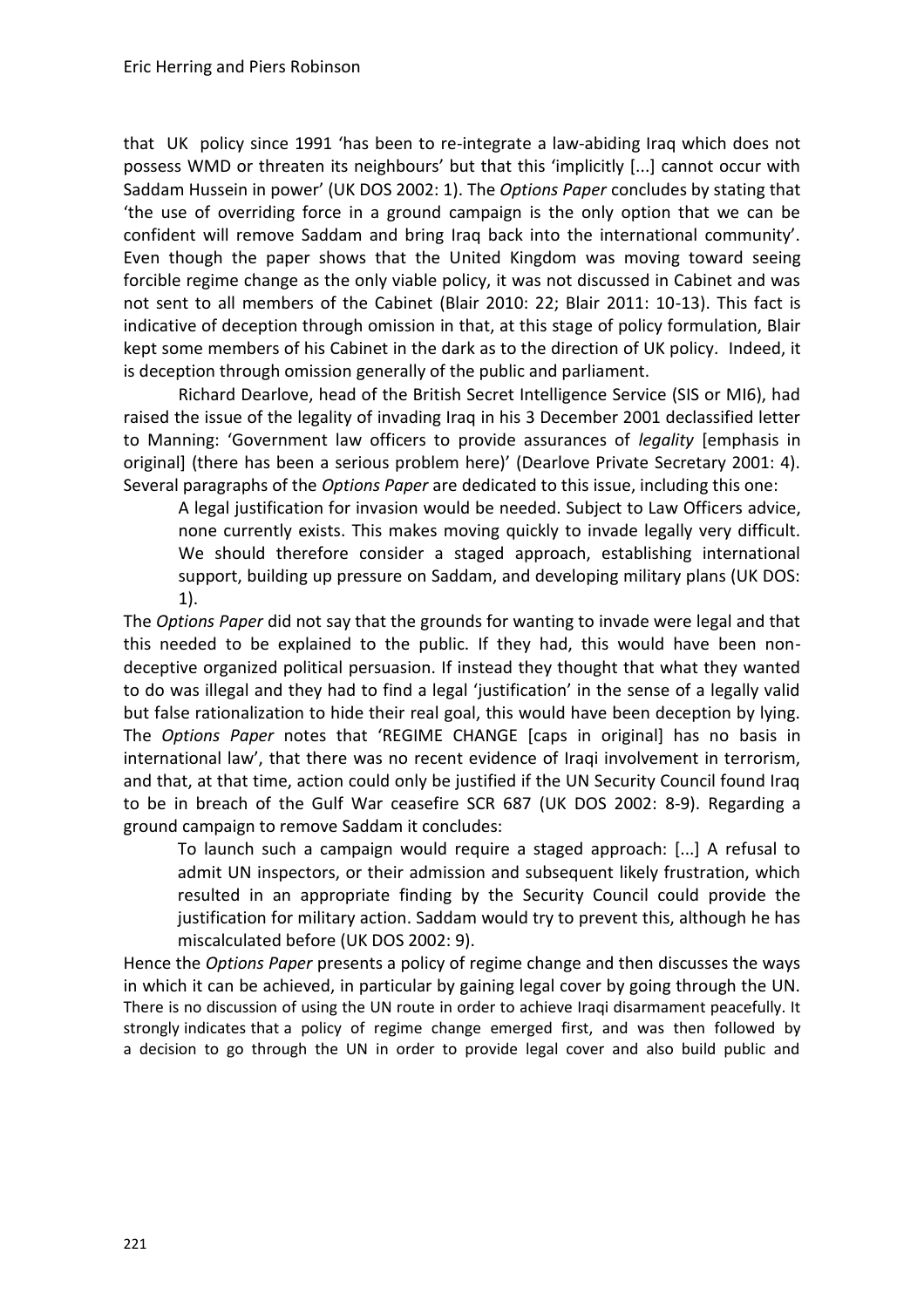international support. There was no deception about the legality of regime change. However, and at best, there was deception through omission in concealing the purpose of the UN route.

#### *Manning to Blair: 'I said you would not budge in your support for regime change'*

In preparation for Blair's visit to Bush's ranch in Crawford, Texas in April 2002, Manning sent Blair a memo on 14 March 2002 about a dinner he had with Bush, Condoleeza Rice (US National Security Advisor) and Meyer. This leaked memo reads:

I said that you would not budge in your support for regime change but you had to manage a press, a Parliament and a public opinion that was very different from anything in the States. [...] The issue of the weapons inspectors must be handled in a way that would persuade European and wider opinion that the US was conscious of the international framework, and the insistence of many countries on the need for a legal base. Renwed *[sic*] refused [*sic*] by Saddam to accept unfettered inspections would be a powerful argument (Manning 2002).

He could have said 'you would not budge in your support for disarming Iraq, even if it took regime change to achieve it'. One reason he did not could have been that the primary objective was regime change, rather than disarming Iraq even if it left Saddam in power. Furthermore, this memo indicates that regime change had already been decided upon. Again, this is at the very least deception through omission in that the public, parliament and most of the Cabinet were not informed about the degree of UK commitment to supporting regime change.

# *Meyer to Manning: 'we backed regime change [...] I went through the need to wrongnfoot [sic] Saddam on the inspectors and the UN SCRs'*

The priority being given to using the UN route to facilitate forcible regime change was understood by senior British officials, and underlined in interactions with the Bush administration. Meyer's 18 March memo to Manning - also leaked - regarding a meeting he had the previous day with US Deputy Secretary of Defence Paul Wolfowitz took the same line as that used by Manning:

On Iraq I opened by sticking very closely to the script that you used the [sic] Condi Rice last week. We backed regime change, but the plan had to be clever and failure was not an option. It would be a tough sell for us domestically, and probably tougher elsewhere in Europe. The US could go it alone if it wanted to. But if it wanted to act with partners, there had to be a strategy for building support for military action against Saddam. I went through the need to wrongnfoot [sic] Saddam on the inspectors and the UN SCRs [...] (Meyer 2002: See also Meyer 2009: 47-48).

A sincere commitment to using the UN route to disarm Iraq peacefully would have involved trying to get Saddam on the right path, not trying to wrong-foot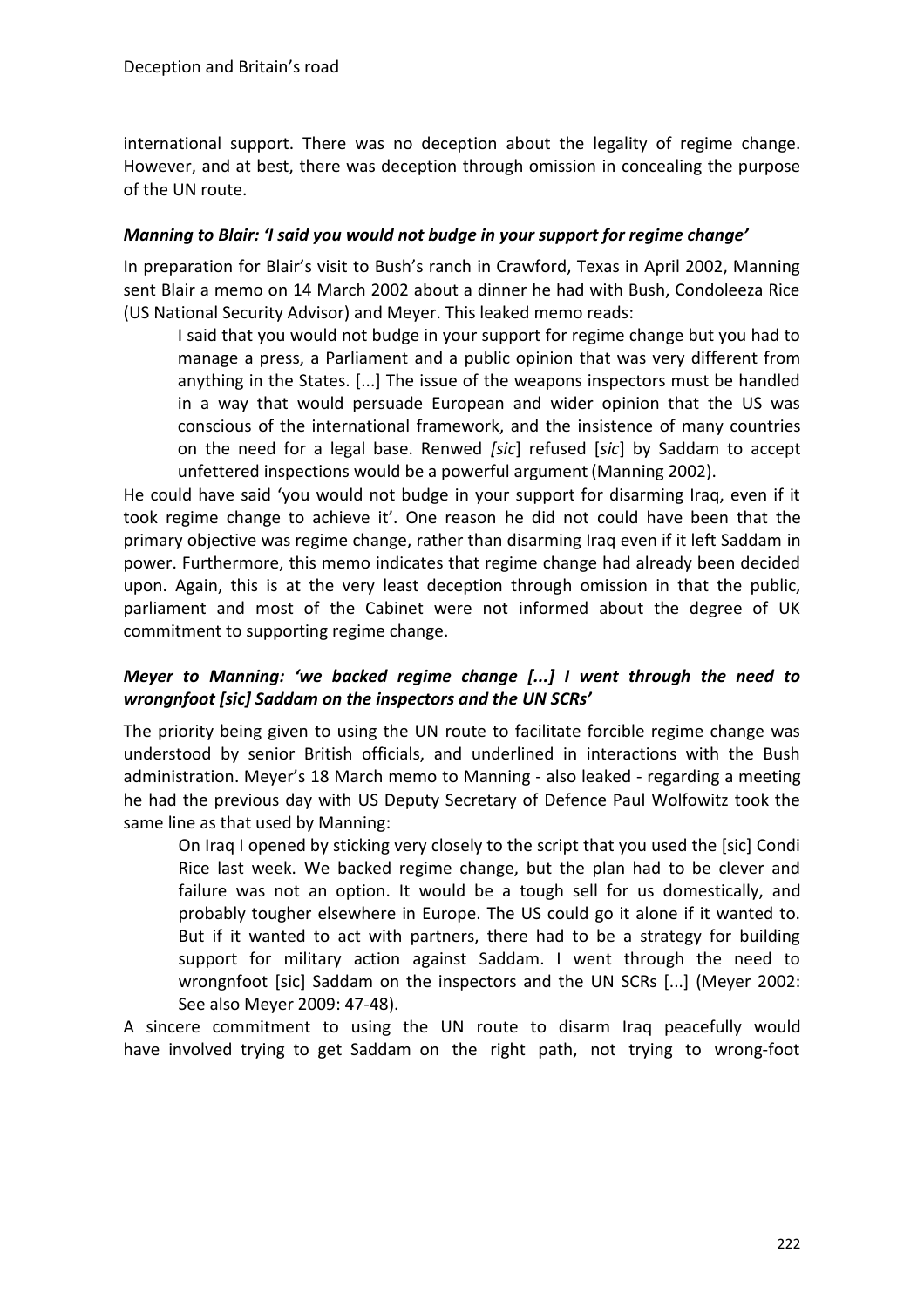him. If the sole purpose of the UN route was to trigger war then this was deception through lying. If an element of commitment was retained to working for and accepting peaceful disarmament leaving the regime in place, then the picture was more one of deception through distortion due to lack of admission of the mixed motives.

# *Blair to Powell: 'the immediate WMD problems don't seem obviously worse than 3 years ago'*

During this period intelligence officials and policy makers discussed publishing WMD intelligence in order to mobilize public support for action against Iraq but they were concerned by the lack of a credible threat from Iraqi WMD (Herring and Robinson forthcoming). In a now declassified memo to Powell dated 17 March, one of the reasons Blair gives for lack of support on the 'centre-left' for invading Iraq is that that 'the immediate WMD problems don't seem obviously worse than 3 years ago' (Blair 2002a). He gave no hint of disagreeing with that assessment and, as demonstrated below, Foreign Secretary Jack Straw certainly did not and indicated this explicitly to Blair. Instead, Blair concludes that 'we have to re-order our story and message' and suggests that they 'should be about the nature of the regime'. When asked about the immediate WMD problems not seeming worse and re-ordering the story at Chilcot, Blair said 'it was the case following September  $11<sup>th</sup>$ , it wasn't that he was doing any more than he had been before. It was that our assessment of the risk of allowing him to do anything had changed' (2011: 44-45. See also Blair 2010: 31-32). Nevertheless, the public position of Blair and his Government was still one of portraying a growing threat in terms of Iraq's WMD capabilities, as shown in the previous section on intelligence and WMD, rather than just a new unwillingness to tolerate possession of WMD by Saddam's repressive regime or run a risk, however improbable, of him passing them on to terrorists. Blair had articulated this underlying concern publicly but did not say explain the extent of its role in driving policy, which suggests deception by omission and distortion.

# *Straw to Blair: 'we may want credibly to assert that regime change is an essential part [...] of the elimination of Iraq's WMD capacity'*

The problem with finding an alternative justification for war was that no potential legal grounds existed other than those pertaining to the UN SCRs related to Iraqi WMD. It was widely understood in the Blair Government that there were no legal grounds for armed action against Iraq either on the basis of humanitarian intervention or in terms of any terror threat (UK DOS). Accordingly, on 25 March, eight days after Blair's memo to Powell, Straw spelled out to Blair in a declassified memo the importance of justifying the Iraq war through reference to international law and WMD, while accepting in a matter of fact way that that the WMD threat had not increased:

If 11 September had not happened, it is doubtful that the US would now be considering military action against Iraq. In addition, there has been no credible evidence to link Iraq with UBL [Usama bin Laden] and Al Qaida. Objectively, the threat from Iraq has not worsened as a result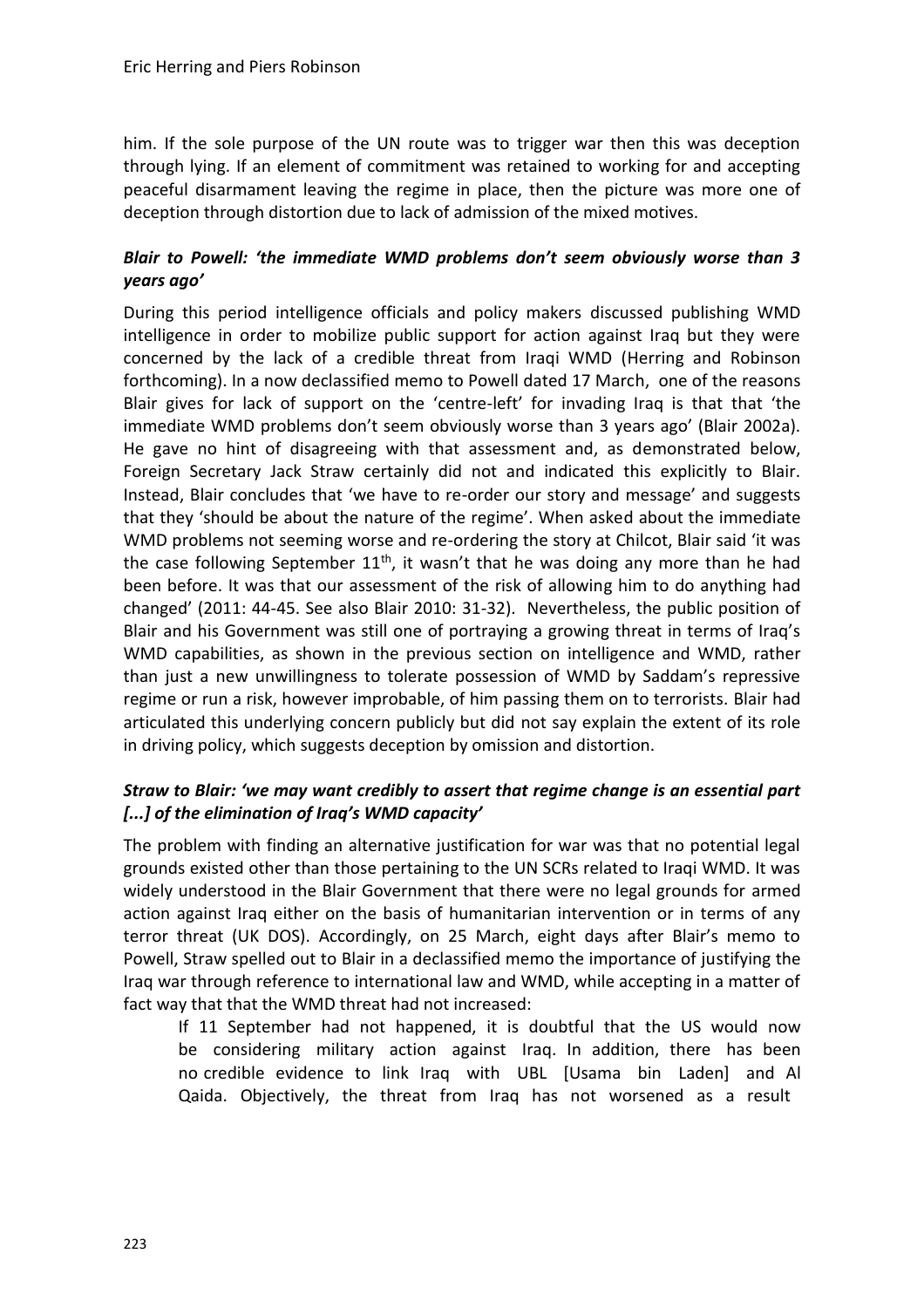of 11 September. What has now changed is the tolerance of the international community (especially that of the US) (Straw 2002: 2).

Straw notes the difficulty of justifying military action in terms of international law but then emphasizes that doing precisely that was essential:

That Iraq is in flagrant breach of international legal obligations imposed on it by the UNSC provides us with the core of a strategy, and one which is based on international law. Indeed, if the argument is to be won, the whole case against Iraq and in favour (if necessary) of military action, needs to be narrated with reference to the international rule of law (2002: 2-3)

Straw (2002: 2) then discusses the importance of the readmission of weapons inspectors with respect to both 'public explanation' and 'in terms of legal sanction for any subsequent military action'. Referring to them as legal 'elephant traps', he sets out two points - that 'regime change *per se* [emphasis in original] is no justification for military action' and the question of whether another UN SCR would have to be passed before force could be used (2002: 2-3). Regarding regime change, he elaborates thus:

Of course, we may want credibly to assert that regime change is an essential part of the strategy by which to achieve our ends – that of the elimination of Iraq's WMD capacity: but the latter has to be the goal (2002: 2).

He frames the argument for regime change as being indispensable to disarm Iraq of WMD not as the reality of the situation but something that the Government could choose to assert and could do so in a way that people are likely to believe. The framing seems to be one of legally convenient rationalization rather than genuine rationale – deception about motives rather than honest articulation of motives. The framing is not 'We must explain to the public our real position – we do not want them to misunderstand or to be misled by our opponents' It can be seen from these quotes that the advice offered to Blair by Straw is presented in terms of employing the UN route as a way of justifying military action legally and not in terms of achieving the peaceful disarmament of Iraq. If so, Straw was advising Blair to deceive the public via omission and distortion.

# *Iraq: Conditions for Military Action***:** *'an ultimatum could be cast in terms which Saddam would reject [...] and which would not be regarded as unreasonable by the international community'*

One of the difficulties of knowing exactly what happened when Blair stayed at Bush's Crawford ranch on 7-8 April 2002 is that they spent substantial amounts of time together without advisers or note-takers present (Meyer 2009: 28-29), although it is plausible that the US government secretly recorded everything. In a speech in Texas on 8 April at the George Bush, sr. Presidential Library, Blair (2002b) repeatedly linked 9/11, terrorism, regime change, WMD and Iraq: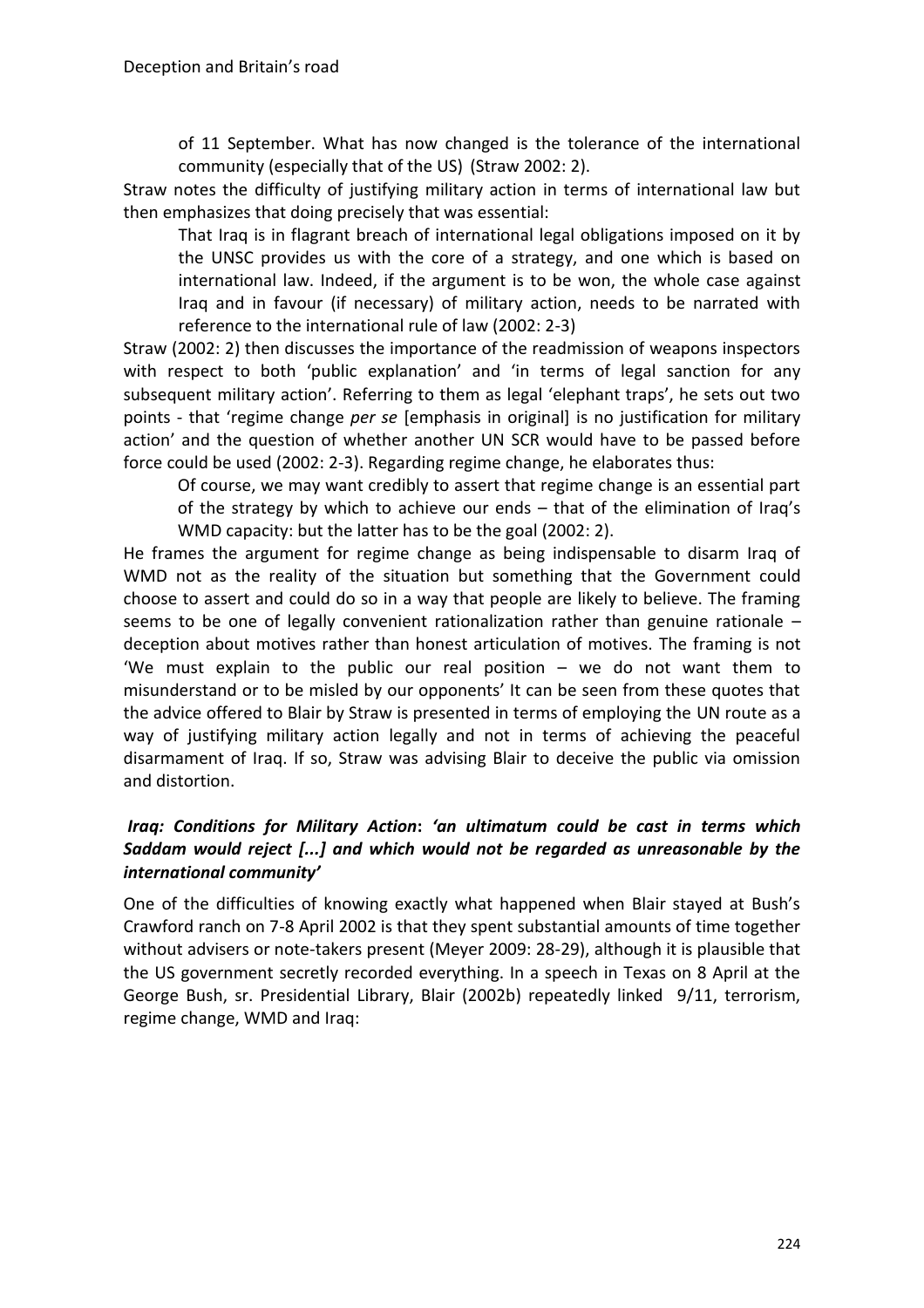we must be prepared to act where terrorism or weapons of mass destruction (WMD) threaten us [...] Not just by military means but by disrupting [...] the bankrollers of the trade in terror and WMD [...] If necessary the action should be military and again, if necessary and justified, it should involve regime change [...W]here countries are engaged in the terror or WMD business, we should not shirk from confronting them. [,,, S]ponsoring terrorism or WMD is not acceptable. [... L]eaving Iraq to develop WMD [...] is not an option. The regime of Saddam is detestable [... T]o allow WMD to be developed by a state like Iraq without let or hindrance would be grossly to ignore the lessons of September 11 [...].

According to Meyer (2009: 29), this was the first time, to his recollection, that Blair had referred publicly to regime change. Many think that Blair gave a firm, personal assurance at Crawford to Bush about his support for regime change. This would have been in line with the internal British focus as of March 2002. As confirmed by Meyer at Chilcot (2009: 37-48) in testimony that conflicts with the Blair government's official position, the UN route was aimed not at avoiding war but making war for regime change possible with UN authorization and British participation:

the attitude of Downing Street was this: it was a fact that there was a thing such as the Iraq Liberation Act. It was a fact that 9/11 had happened and it was a complete waste of time, therefore, in those circumstances, if we were going to be able to work with the Americans, to come to them and say any longer – and bang away about regime change and say, "We can't support it", and the way I think the attempt was made to square the circle of supporting something to which the Foreign Office, and maybe other lawyers objected, was actually so to wrap it, so to contextualise it, that regime change, if and when it happened, would be with the benefit of the support of the international community in the framework of UN action (Meyer 2009: 41).

The fact that the UN route was not about averting war but precipitating and enabling British involvement in it was underlined in a leaked Cabinet Office briefing paper dated 12 June 2002 and titled *Iraq: Conditions for Military Action* (UK CO 2002):

It is just possible that an ultimatum could be cast in terms which Saddam would reject (because he is unwilling to accept unfettered access) and which would not be regarded as unreasonable by the international community. However, failing that (or an Iraqi attack) we would be most unlikely to achieve a legal base for military action by January 2003.

This framing is not what one would expect from a sincere effort at disarming Iraq peacefully through the UN. Such an effort would be focused on casting an ultimatum in terms which Saddam was most likely to accept, not in terms it was hoped he would reject and be seen to be unreasonable in doing so. The proposal is clearly one of, at a minimum, proposing deception through distortion and would be deception through lying if the aim was wholly to prevent a peaceful resolution while publicly claiming otherwise.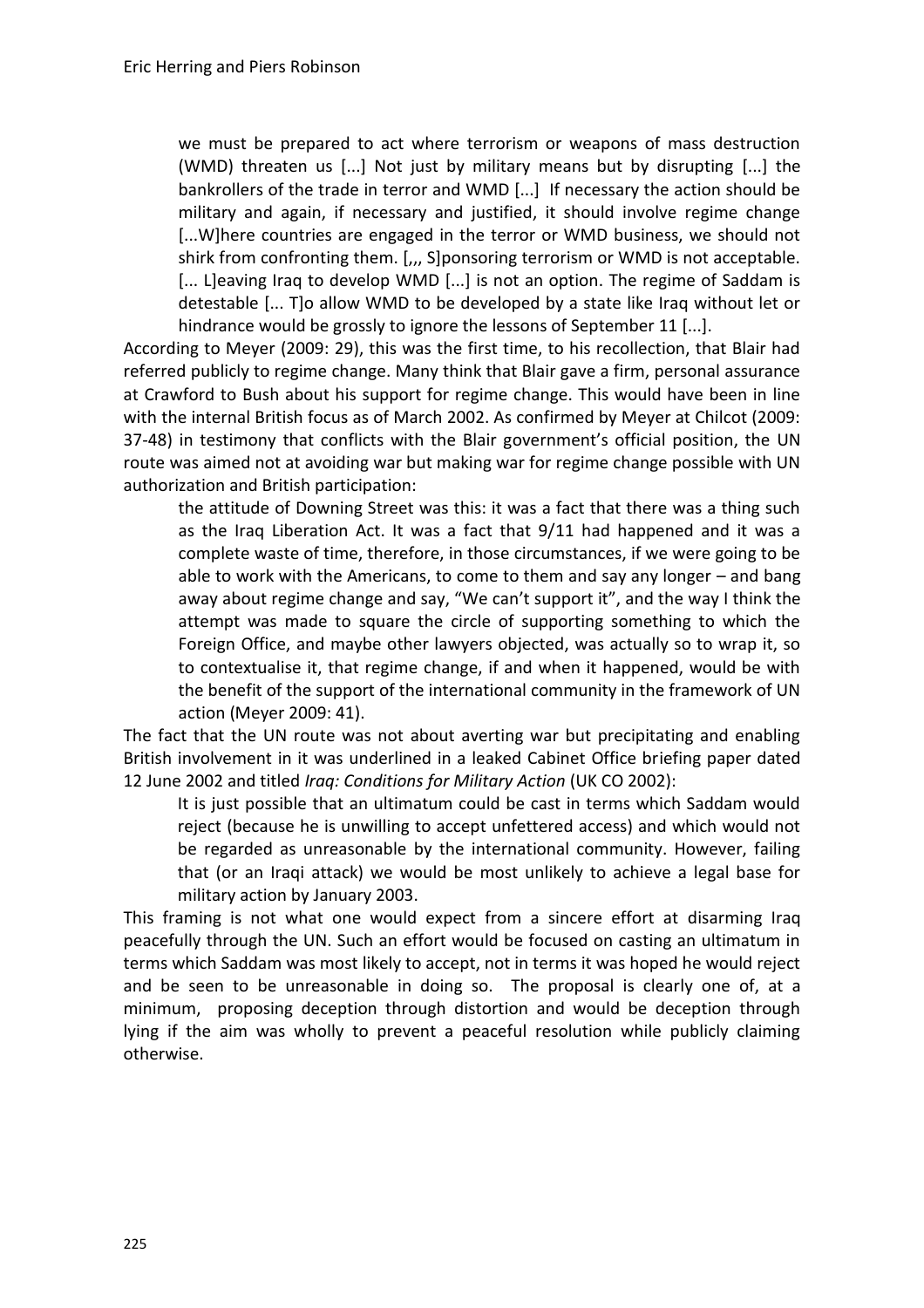# *Rycroft to Manning: 'Military action was now seen as inevitable [...] The NSC had no patience with the UN route'*

US determination to go to war and its lack of interest in the UN route are reflected in the leaked 'Downing Street memo' from Matthew Rycroft, Blair's Private Secretary for Foreign Affairs, to Manning. Dated 23 July 2002, this memo reported on the recent visit of Dearlove to Washington:

There was a perceptible shift in attitude. Military action was now seen as inevitable. Bush wanted to remove Saddam, through military action, justified by the conjunction of terrorism and WMD. But the intelligence and facts were being fixed around the policy. The NSC [US National Security Council] had no patience with the UN route [...].

The memo also reiterated Straw's concerns over the need to strengthen the case, including the legal case, for attacking Iraq:

It seemed clear that Bush had made up his mind to take military action [...] But the case was thin. Saddam was not threatening his neighbours, and his WMD capability was less than that of Libya, North Korea or Iran. We should work up a plan for an ultimatum to Saddam to allow back in the UN weapons inspectors. This would also help with the legal justification for the use of force.

The memo also refers to Blair's views regarding finding a legal justification for war: 'The Prime Minister said that it would make a big difference politically and legally if Saddam refused to allow in the UN inspectors'. A summary of Blair's comments is posed entirely in terms of the UN route being used to facilitate military action:

Regime change and WMD were linked in the sense that it was the regime that was producing the WMD. There were different strategies for dealing with Libya and Iraq. If the political context were right, people would support regime change. The two key issues were whether the military plan worked and whether we had the political strategy to give the military plan the space to work.

The memo concludes with a number of references to the United Kingdom working up an ultimatum to Saddam, the need to pay attention to legal issues and an assumption that the United Kingdom would be involved in military action. As with all of the previous documentation analyzed above, the UN route is discussed entirely in terms of systematically and deceptively creating the political and legal support for attacking Iraq, as opposed to achieving disarmament through peaceful means. Hence there seems to be a consistent pattern of deception through omission and distortion.

# **CONCLUSION: DECISION, DOCUMENTS AND DECEPTION**

The public position of the Blair government at the time and subsequently has been that they were trying to deal with a proven and growing Iraqi WMD threat peacefully through the UN if at all possible, and then through UNauthorized force if necessary. Awareness that the US was intent on regime change became evident in November 2001. That UK policy was hardening in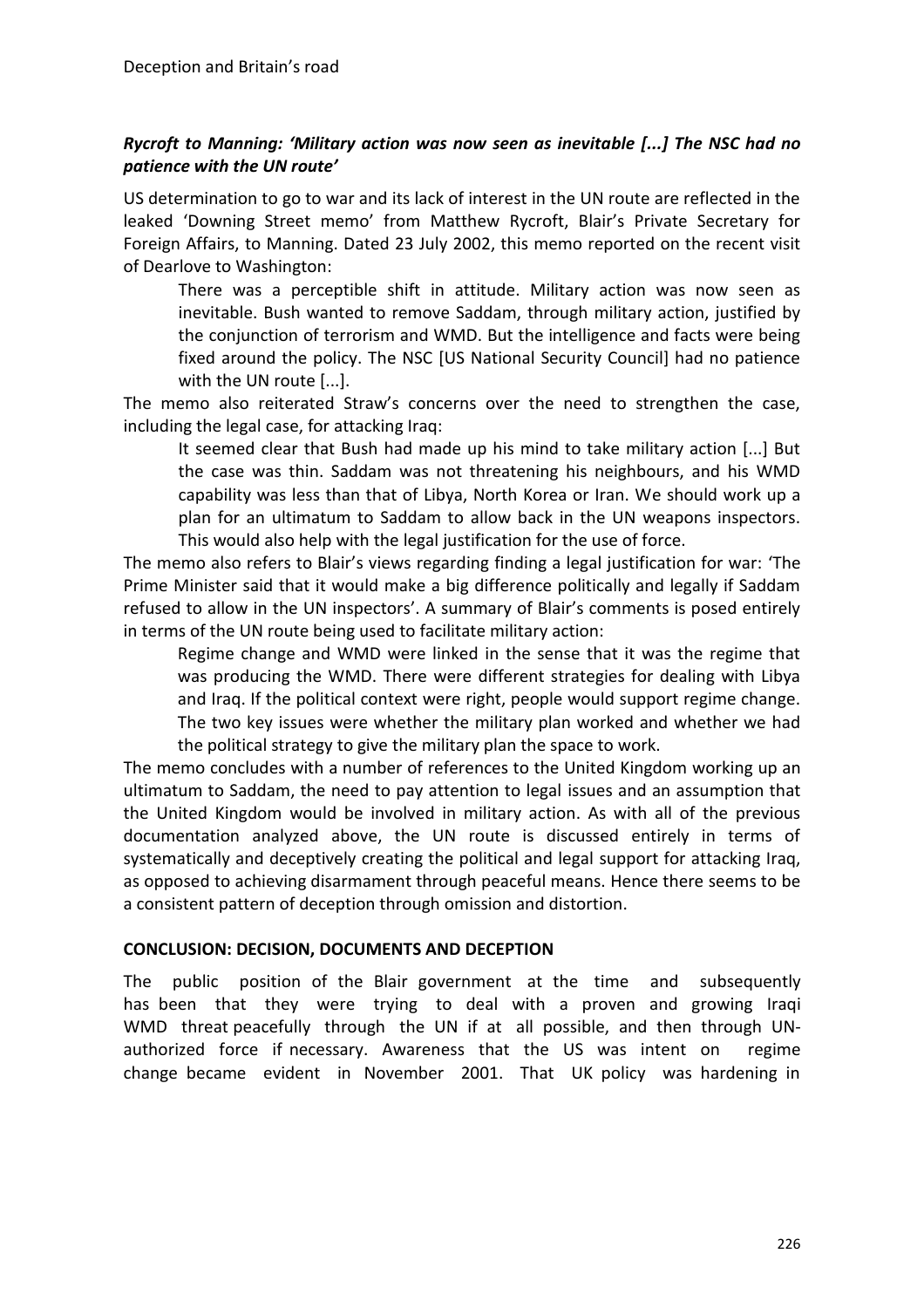March 2002 around a policy of supporting the US in regime change is indicated by the *Options Paper* and summaries of conversations between Manning and US officials and then Meyer and US officials. In the same month, Blair noted to Powell without demur that the centre-left view was that the WMD threat from Iraq had not increased. Indeed, a minute from Scarlett, who coordinated the production of the dossier on Iraqi WMD published in September, proposed de-emphasizing comparison with other states to obscure the fact that Iraq was not more of a threat than them. For his part, Blair emphasized to Powell the repressive nature of the regime and his attitude of decreased tolerance for such regimes in relation to WMD after 9/11. Only after this, late in the same month, does the issue of the UN route start to emerge with clear guidance from Straw to Blair that forcible regime change, illegal as a primary objective, had to be framed as necessary to achieve UN-mandated disarmament of Iraq. The Cabinet Office briefing paper in June 2002 articulated the hope that a disarmament ultimatum could be found that Saddam would reject and that the international community would perceive as a reasonable one so that an invasion could be launched. By July, the view of Rycroft and Dearlove was that a US invasion of Iraq was inevitable, with pursuit by the UK of the UN cover that would let the UK support the invasion, whether diplomatically or militarily, something the US would tolerate reluctantly. The finalization of the dossier in September involved strengthening the claims about intelligence-based certainty regarding Iraqi WMD capabilities, even though the basis of that claim was unassessed intelligence from an unproven source that was mainly or wholly a promise of intelligence in the future. Overall, there is compelling evidence that deception occurred over the intelligence, and the review of key documents here regarding the UN route provides a strong initial finding that officials were deceptive with respect to both their intentions regarding regime change and the possibility of averting war via the UN route. In his testimony to Chilcot (2010: 90), Blair said:

[...] this isn't about a lie or a conspiracy or a deceit or a deception, it is a decision, and the decision I had to take was, given Saddam's history, given his use of chemical weapons, give the over 1 million people whose deaths he had causes, [sic] given ten years of breaking UN Resolutions, could we take the risk of this man reconstituting his weapons programmes, or is that a risk that it would be irresponsible to take?

The problem for Blair is that the case for war in Iraq was not made primarily on that basis, i.e. the regime's past record and the future risk of reconstituted WMD programmes. He could not make the case on those grounds because such a war would not be legal and would not attract public or parliamentary support, and he knew it. This is why, as set out earlier, Blair and his officials made the public case for war in terms of being certain, based on intelligence, of a growing Iraqi WMD capability and in terms of a sincere attempt to use the UN route to disarm Iraq peacefully, even if it left the regime in place. As we have shown, however, the documents reviewed here do not support these public claims as representative of the internal deliberations of the Blair government. Instead, they indicate a war aimed at regime change, with the intelligence pointing to a very limited WMD capability and with the UN route being used to make that war more likely. In sum, the documents discussed in this paper provide strong indications that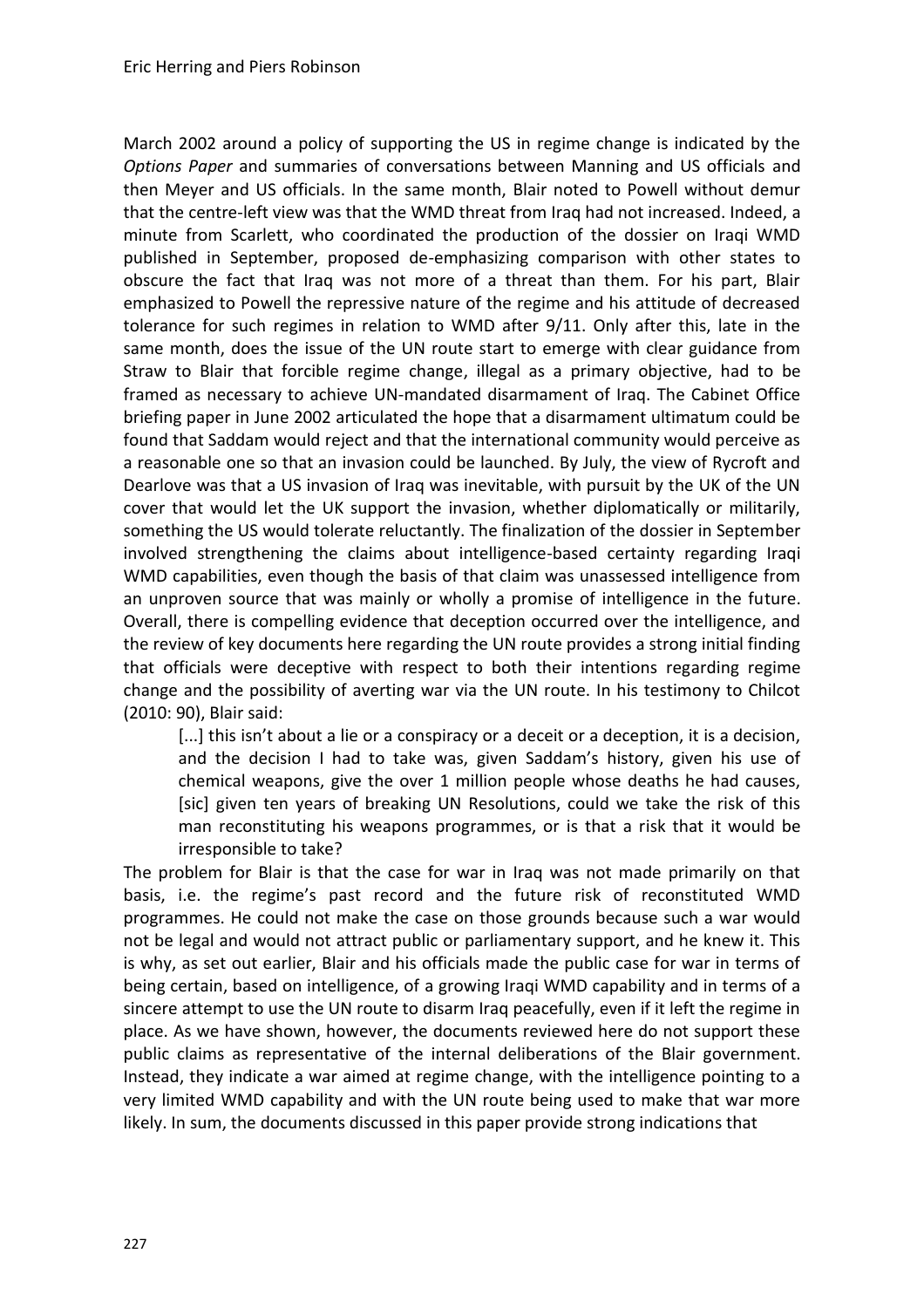Britain's road to war was paved with deception. Important questions require further investigation. While it is clear that the peaceful UN route was not meant to work, was this primarily because they had already decided regime change was necessary to disarm Iraq? Or was it because they wanted to invade mainly for other reasons? The official line is that it was regime change to disarm Iraq. If the regime change was mainly for other purposes then this was another example of deception. Even if WMD disarmament was the primary motive, claiming publicly to be pursuing the UN route to peaceful disarmament while privately having no faith in it and indeed trying to make sure it did not work so that a war could be launched is still deception. Other issues for further research are how they went about making sure that the peaceful route did not work and comparing in much greater depth statements made to Chilcot and the documentary record. All of this needs to be brought together through identification of the omission, distortion and lying dimensions of the deception. It is vital that the Chilcot Report and further academic research establish the full extent, nature, purposes and limits of that deception.

#### **ACKNOWLEDGEMENTS**

The authors would like to thank the anonymous reviewers, Vian Bakir and David Miller for their valuable input.

#### **REFERENCES**

- Aldrich, Richard J. (2005), 'Whitehall and the Iraq War: the UK's Four Intelligence Enquiries', *Irish Studies on International Affairs*, 16, pp. 1-16.
- Ames, Chris (n.d.), *Iraq Inquiry Digest*, http://www.iraqinquirydigest.org/. Accessed 31 May 2014.
- --------------- (2014), 'Who's Really Stopping the Publication of the Iraqi Inquiry Report?', *The Guardian*, Comment is Free, 16 April, http://www.theguardian.com/commentisfree/2014/apr/16/wanted-iraq-war-inquiryreport-promised-not-delivered. Accessed 25 May 2014.
- Arendt, Hannah (1971), 'Lying in Politics: Reflections on the Pentagon Papers', *Crises of the Republic,* Orlando, FL: Harcourt Brace. pp: 1-47.
- Battle, Joyce (2010), 'The Iraq War Part I: The US Prepares for Conflict, 2001', 22 September, http://www.gwu.edu/~nsarchiv/NSAEBB/NSAEBB326/index.htm. Accessed 30 May.
- Blair, Tony (2002a) 'Memo to Jonathan Powell', 17 March, (Declassified), http://www.iraqinquiry.org.uk/media/50751/Blair-to-Powell-17March2002-minute.pdf. Accessed 6 April 2012.
- --------- (2002b), 'Speech', George Bush Presidential Library. College Station, Texas, 8 April, *The Guardian*, http://www.theguardian.com/politics/2002/apr/08/foreignpolicy.iraq. Accessed 1 June 2014.
- ------------------ (2010), *Oral Evidence to the Iraq Inquiry*, transcript, 29 January, http://www.iraqinquiry.org.uk/media/50865/20110121-Blair.pdf. Accessed 26 May 2014.

------------------- (2011), *Oral Evidence to the Iraq Inquiry*, transcript, 21 January, http://www.iraqinquiry.org.uk/media/50865/20110121-Blair.pdf. Accessed 26 May 2014.

- Bluth, Christoph (2004), 'The British Road to War: Blair, Bush and the Decision to Invade Iraq', *International Affairs*, 80:5, 871-892.
- Butler Inquiry (2004), *Review of Intelligence on Weapons of Mass Destruction, Report of a Committee of Privy Counsellors*, House of Commons HC 898,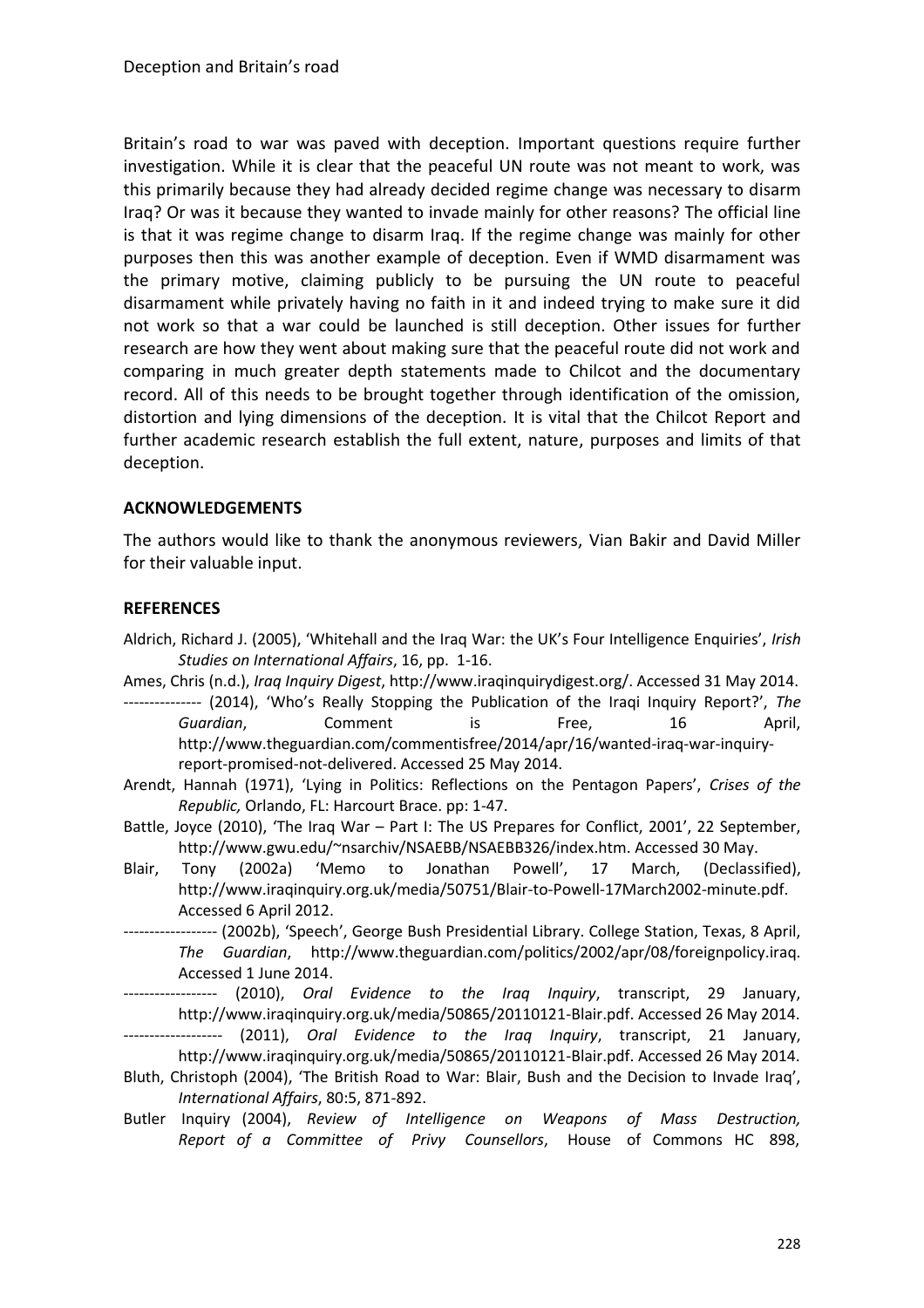14 July, http://www.archive2.officialdocuments.co.uk/document/deps/hc/hc898/898.pdf. Accessed 20 April 2013.

- Carson, Thomas L. (2012), *Lying and Deception: Theory and Practice*, Oxford: Oxford University Press.
- Chilcot, John (2014), 'Letter to Sir Jeremy Heywood, Cabinet Secretary', 28 May, http://www.iraqinquiry.org.uk/media/55103/2014-05-28\_Chilcot\_Heywood.pdf. Accessed 30 May 2014.
- Corner, John (2007), 'Mediated Politics, Promotional Culture and the Idea of "Propaganda"', *Media, Culture & Society*, 29:4, pp: 669-677.
- Danner, Mark (2005), 'The Secret Way to War', *The New York Review of Books*, 52:10, June 9, http://www.nybooks.com/articles/archives/2005/jun/09/the-secret-wayto-war/. Accessed 24 May 2014.
- David, Ian and Andreas Persbo (2004), 'After the Butler Report: Time to Take on the Group Think in Washington and London,' BASIC Papers, 1 July, http://www.basicint.org/sites/default/files/PUB010704.pdf. Accessed 26 May 2013.

Dearlove Private Secretary (2001), 'Letter from Richard Dearlove's Private Secretary to Sir David Manning', 3 December, Top Secret (Declassified), http://www.iraqinquiry.org.uk/media/52012/2001-12-03-Dearlove-Private-

Secretary-to-Manning-letter-and-attachments.pdf. Accessed 26 May 2014.

- Doig, Alan, James Pfiffner, Mark Phythian and Rodney Tiffen (2007) 'Marching in Time: Alliance Politics, Synchrony and the Case for War in Iraq, 2002-2003', *Australian Journal of International Affairs*, 61:1, pp. 23-40.
- Greenstock, Jeremy (2009), *Developments at the UN: Statement by Sir Jeremy Greenstock*, 27 November,

http://www.iraqinquiry.org.uk/media/38479/sirjeremygreenstock-statement.pdf. Accessed 29 May 2014.

- Hasan, Medi (2010), 'Blair: Truth and Lies', *The Guardian*, 29 January, http://www.guardian.co.uk/commentisfree/2010/jan/29/tony-blair-chilcot-iraq-inquiry. Accessed 21 April 2013.
- Humphreys, James (2005), 'The Iraq Dossier and the Meaning of Spin,' *Parliamentary Affairs*, 58:1, pp. 156-170.
- Herring and Robinson (forthcoming), 'Report X Marks the Spot: The British Government's Deceptive Dossier on Iraq and WMD', *Political Science Quarterly*.
- Hutton Inquiry (2004), *Report of the Inquiry into the Circumstances Surrounding the Death of Dr David Kelly C.M.G. by Lord Hutton*, [*Hutton Report*] HC 247, 28 January, http://www.thehutton-inquiry.org.uk/content/report/index.htm. Accessed 20 April 2013.

Iraq Inquiry (n.d.), http://www.iraqinquiry.org.uk/. Accessed 25 May 2014.

Iraq Inquiry (n.d.), 'FAQ', http://www.iraqinquiry.org.uk/faq.aspx#H03. Accessed 25 May 2014. Chilcot, John (2012), 'Letter to David Cameron', 13 July, http://www.iraqinquiry.org.uk/media/54266/2012-07-13%20chilcot%20cameron.pdf/. Accessed 25 May 2014.

Jowett, Garth S. and Victoria O'Donnell (2012), *Propaganda and Persuasion*, London: Sage, fifth edition.

Kilfoyle, Peter (2007), *Lies, Damned Lies and Iraq: An Indepth Analysis into the Case for War and How it was Misrepresented*, London: Harriman House.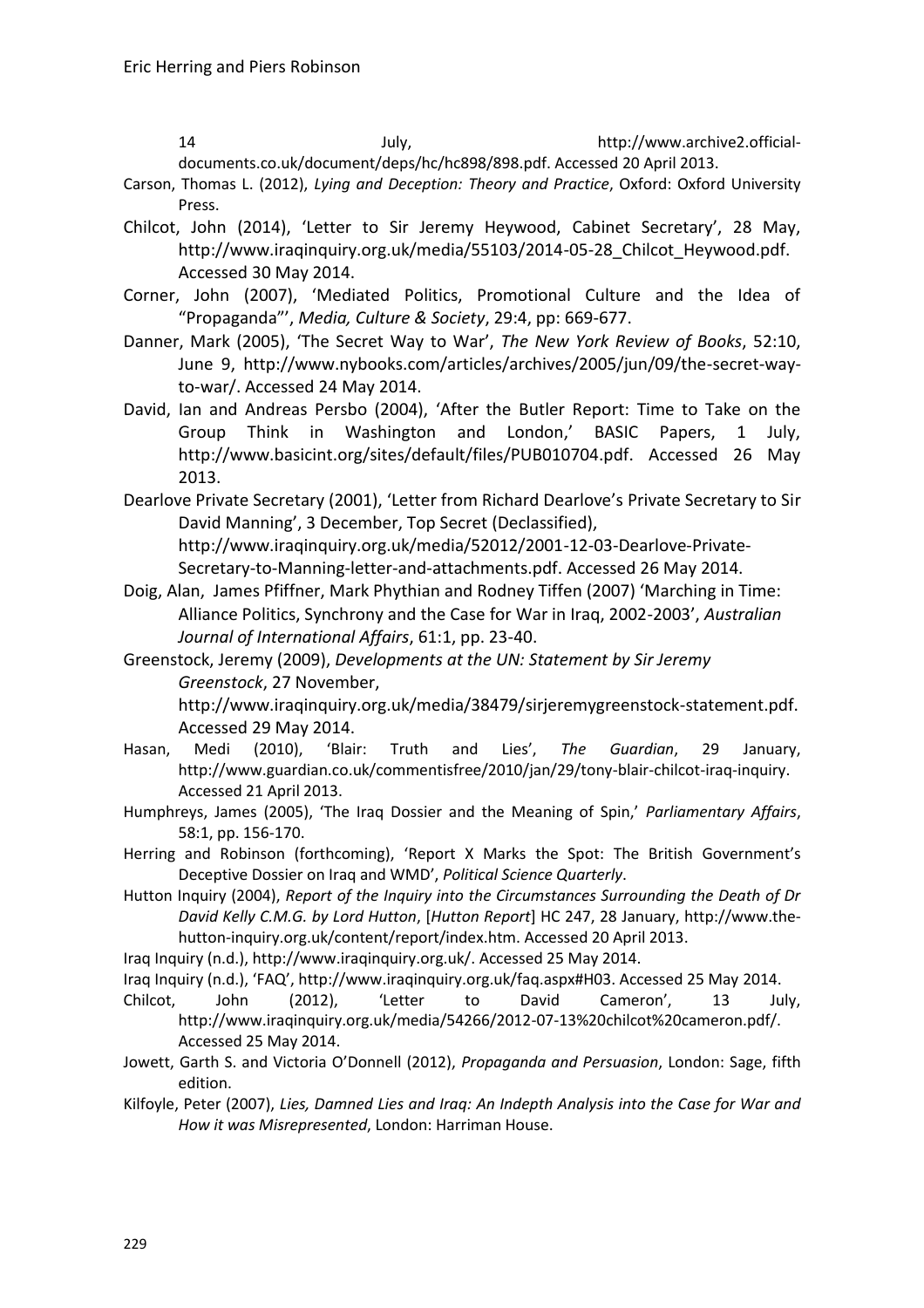- Manning, David (2002), 'Your Trip to the US', 14 March, Memo to Tony Blair, copied to Jonathan Powell, Secret – Strictly Personal (Leaked), http://warisacrime.org/node/836. Accessed 5 May 2014.
- Mason, Rowena (2014), 'Blair Should Ask Chilcot to Publsh Full Iraq Letters to Bush, Says Major', *The Guardian*, 30 May, http://www.theguardian.com/uk-news/2014/may/30/blairshould-ask-chilcot-publish-full-iraq-letters-bush-major. Accessed 31 May 2014.
- McHugh, Kelly (2013), 'Bush, Blair and the War in Iraq: Alliance Politics and the War in Iraq' *Political Science Quarterly*, 125:3, pp. 465-491.
- Mearsheimer, John J. (2011), *Why Leaders Lie*, Oxford: Oxford University Press.
- Meyer, Christopher (2002), 'Iraq and Afghanistan: Conversation with Wolfowitz', 18 March, Memo to David Manning, Confidential and Personal (Leaked), http://warisacrime.org/node/837. Accessed 5 May 2014.
	- (2009), Oral Evidence to the Iraq Inquiry, 26 November, http://www.iraqinquiry.org.uk/media/40453/20091126am-final.pdf. Accessed 1 June 2014.
- Miller, David (ed.) (2003), *Tell Me Lies: Propaganda and Media Distortion in the Attack on Iraq*, London: Pluto Press.
- Miller, David and William Dinan (2008), *A Century of Spin: How Public Relations Became the Cutting Edge of Corporate Power,* London: Pluto Press.
- Owen, Glen (2010), 'Chilcot War Inquiry: We STILL Think Blair Lied, Say 8 out of 10,' *Mail Online*, 31 January, http://www.dailymail.co.uk/news/article-1247394/Chilcot-war-Inquiry-We-STILL-think-Blair-lied-say-8-10.html. Accessed 20 April 2013. Accessed 28 May 2014.
- Owen, Jonathan (2013), 'Tony Blair and Iraq: The Damning Evidence', *The Independent*, 7 April, http://www.independent.co.uk/news/uk/politics/tony-blair-and-iraq-the-damningevidence-8563133.html. Accessed 25 May 2013.
- Prados, John and Chris Ames (2010), 'The Iraq War Part II: Was There Even a Decision?' 1 October, http://www.gwu.edu/~nsarchiv/NSAEBB/NSAEBB328/index.htm. Accessed 30 May 2013.
- Ralph, Jason (2011), 'After Chilcot: the "Doctrine of International Community" and the UK Decision to Invade Iraq', *British Journal of Politics and International Relations,* 13:3, pp. 304-325.
- Rangwala, Glen and Daniel Plesch (2004), *A Case to Answer*, London: Adam Price MP, http://web.archive.org/web/20070703031010/http://www.impeachblair.org/downloads /A\_Case\_To\_Answer.pdf. Accessed 28 May 2014.
- Rentoul, John (2010), 'The History of "Bliar"', Eagle Eye Blog, *The Independent*, 2 November, http://blogs.independent.co.uk/2010/11/02/the-history-of-bliar. Accessed 22 April 2013.
- Respect (2004), 'Bliar! Bliar! Iraq's on Fire!', poster, http://www.iwm.org.uk/collections/item/object/15651. Accessed 25 May 2013.
- Reuters (2003), 'Blair Lied, Say 59 Per Cent in New Poll,' *The Sydney Morning Herald*, 30 September, http://www.smh.com.au/articles/2003/09/30/1064819909288.html. Accessed 20 April 2013.
- Rycroft, Matthew (2002), 'Iraq: Prime Minister's Meeting', 23 July, S 195 /02, Secret and Strictly Personal – UK Eyes Only (Leaked), http://downingstreetmemo.com/memos.html. Accessed 26 May 2013.
- Scarlett, John (2002), *WMD Programmes of Concern*, 15 March, FOI305712, document 13, http://www.cabinetoffice.gov.uk/sites/default/files/resources/foi-wmd-iraq.pdf. Accessed 22 April 2013.
- Scheer, Robert, Christopher Scheer and Lakshmi Chaudhry (2003), *The Five Biggest Lies Bush Told Us About Iraq*, New York: Seven Stories Press.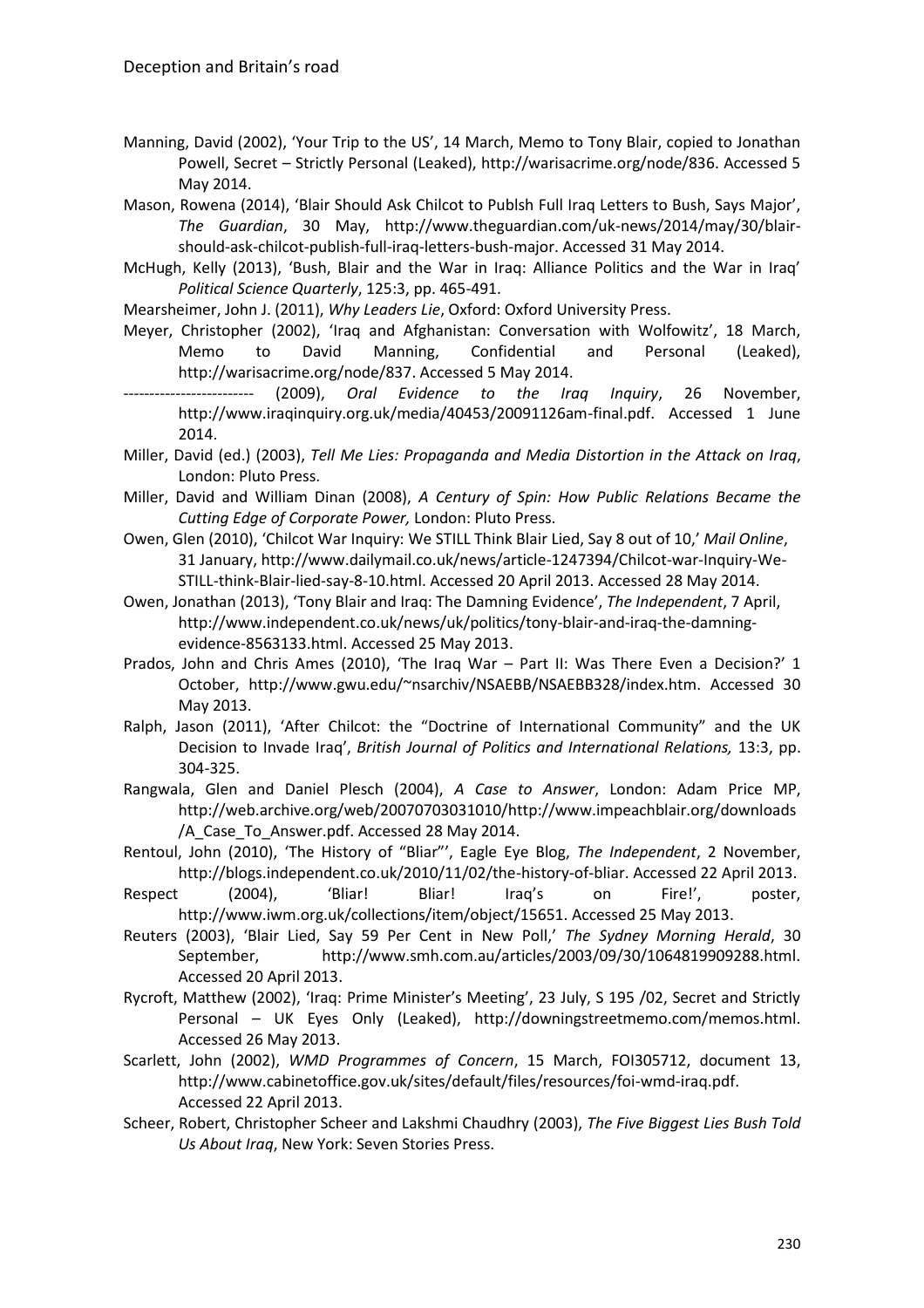- Sky News (2005), 'Defiant Blair Says "I Have Never Told a Lie,"', 28 April, http://news.sky.com/story/342523/defiant-blair-says-i-have-never-told-a-lie. Accessed 21 April 2013.
- Straw, Jack (2002), 'Crawford/Iraq', Memo to Blair, from Foreign Secretary Jack Straw to PM Tony Blair, 25 March, Secret and Personal (Declassified), http://www.iraqinquiry.org.uk/media/50151/straw-to-blair-25march2002-letter.pdf. Accessed 30 May 2014.
- UK CO (Cabinet Office) (2002), *Iraq: Conditions for Military Action*, 21 July, Personal Secret UK Eyes Only (Leaked), http://warisacrime.org/node/189. Accessed 20 May 2014.
- UK DOS (Defence and Overseas Secretariat) (2002), *Iraq: Options Paper*, 8 March, Secret UK Eyes Only (Leaked), http://downingstreetmemo.com/docs/iraqoptions.pdf, 14 September 2011. Accessed 26 May 2014.
- UK ISC (Intelligence and Security Committee) (2003), *Iraqi Weapons of Mass Destruction – Intelligence and Assessments*, Cm 5972, September, 3http://tinyurl.com/cy9ys3p. Accessed 20 April 2013.
- UN Security Council (2002), *Resolution 1441 (2002)*, 8 November, http://www.iaea.org/newscenter/focus/iaeairaq/iraqres.pdf. Accessed 26 May 2014.
- Watt, Nicholas and James White (2009), 'Tories Focus on Blair Lies Claim', *The Guardian*, 27 April, http://www.guardian.co.uk/media/2005/apr/27/generalelection2005.politics. Accessed 20 April 2013.
- Wither, James K. (2003-04), 'British Bulldog or Bush's Poodle? Anglo-American Relations and the Iraq War', *Parameters*, 33:4, pp. 67-82.

#### **SUGGESTED CITATION**

Herring, Eric and Piers Robinson (2014), 'Deception and Britain's Road to War in Iraq', *International Journal of Contemporary Iraqi Studies*, 8:2+3, pp. 213-232, doi: 10.1386/jcis.8.2- 3.313\_1

#### **CONTRIBUTOR DETAILS**

Eric Herring (Reader in International Politics, University of Bristol) researches security, insecurity and world politics. His books include *Iraq in Fragments: The Occupation and its Legacy* (Cornell University Press, 2006) co-authored with Glen Rangwala and *The Arms Dynamic in World Politics* (Lynne Rienner Publishers, 1998) co-authored with Barry Buzan. He is running an ESRC-funded project on 'Transforming Insecurity through Nonviolent Grassroots Networks'. He has published articles in leading journals such as *Review of International Studies*, *Millennium*, *Critical Studies on Terrorism*, *International Journal of Human Rights*, *Journal of Strategic Studies*, *Political Science Quarterly* and *Third World Quarterly*.

Contact: School of Sociology, Politics and International Studies, University of Bristol, 11 Priory Road, Bristol, BS8 1TU, UK. E-mail: eric.herring@bristol.ac.uk

Piers Robinson (Senior Lecturer in International Politics, University of Manchester) researches communications, conflict and world politics. His is author of *Pockets of Resistance: The British Media and the 2003 Invasion of Iraq* (Manchester University Press, 2010) and *The CNN Effect: the Myth of News, Foreign Policy and Intervention* (Routledge, 2002). His current research focuses on propaganda, deception and organized political persuasion. His work is